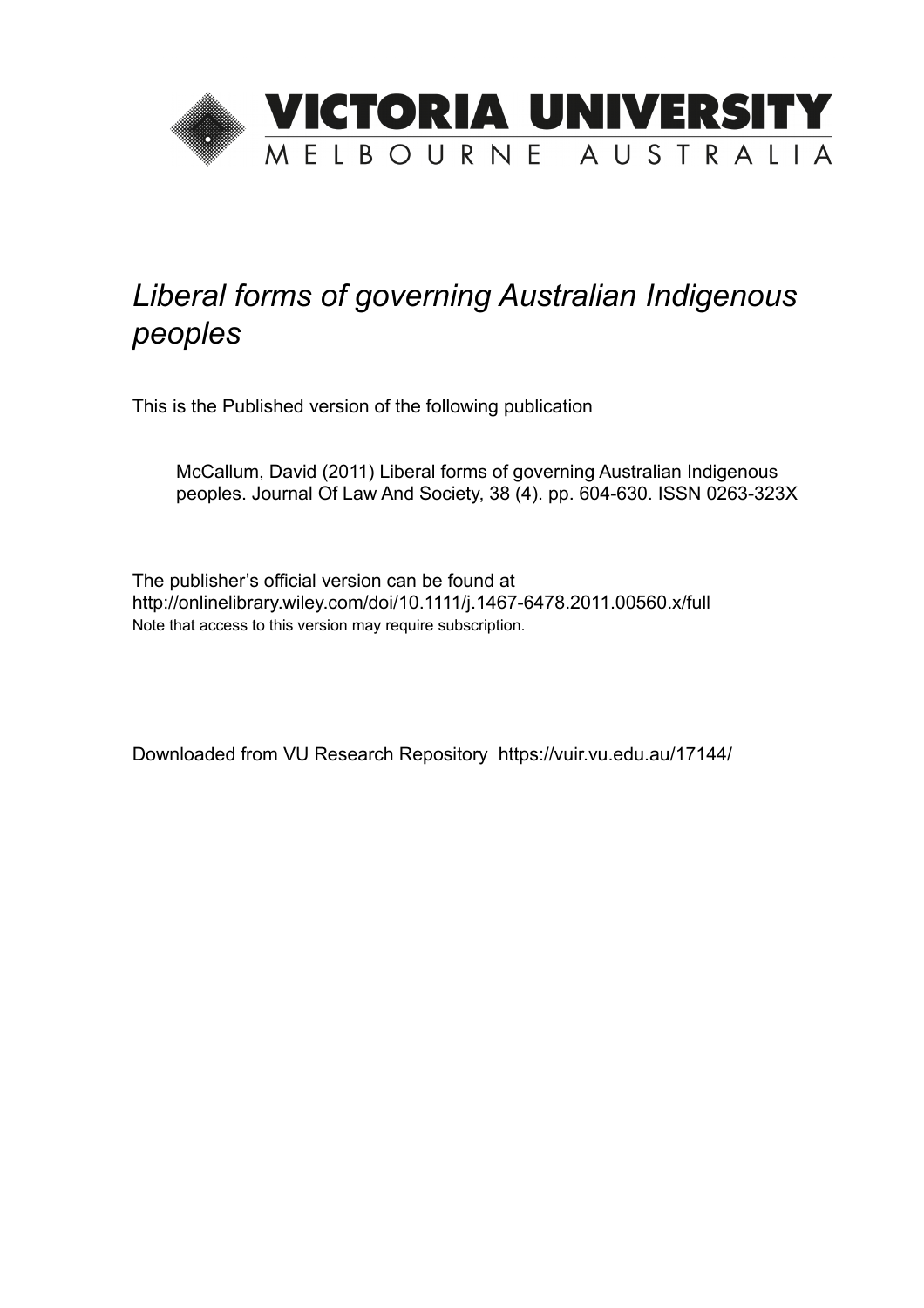## **Liberal forms of governing Australian Indigenous peoples**

**David McCallum Victoria University, Melbourne, Australia**

*This article considers three different historical events from the point of view of their connections to aspects of the history of liberal political reason: the actions of the British in New South Wales in the early 19 th century in their claim to sovereignty over Indigenous lands; the establishment of Aboriginal missions and subsequent removal of Aboriginal children in the early 20th century; and the Northern Territory Emergency Response and suspension of the Australian Commonwealth Racial Discrimination Act (1975) early in the 21st century. The aim is to point to gaps between present claims about liberalism and 'actual existing liberalism', review the basis for examining accounts of governance deploying 'authoritarian liberalism' and 'race war' as central concepts, and call into question the Northern Territory campaign as an 'exceptional' event.*

#### INTRODUCTION

In June 2007 the Australian Government announced the Northern Territory Emergency Response, within days of a public report raising issues of sexual abuse of children in Aboriginal communities in the Territory.<sup>1</sup> The intervention was announced in the lead-up to a Federal election and comprised widespread restriction of alcohol, compulsory medical checks of Indigenous children, the quarantining of income support for basics like food, enforced school attendance, and the abolition of the permit system on Aboriginal lands. It was accompanied by the arrival of doctors,

 1 R. Wild and P. Anderson, *Ampe akelyernemane meke mekarle. Little children are sacred.* Report of the Northern Territory Board of Inquiry into the Protection of Aboriginal Children from Sexual Abuse, 2007.

This article contains aspects of the history of many Indigenous men and women who were affected by government policies in Australia. The article could not have been written without recognising their involvement and existence. In some Aboriginal communities, seeing the names of dead people may cause sadness and distress, particularly to relatives of those people. Aboriginal people are warned that names of dead people may appear in this article. The author wishes to thank Gary Wickham, Karen Jackson and four anonymous reviewers for valuable comments on earlier drafts of the article.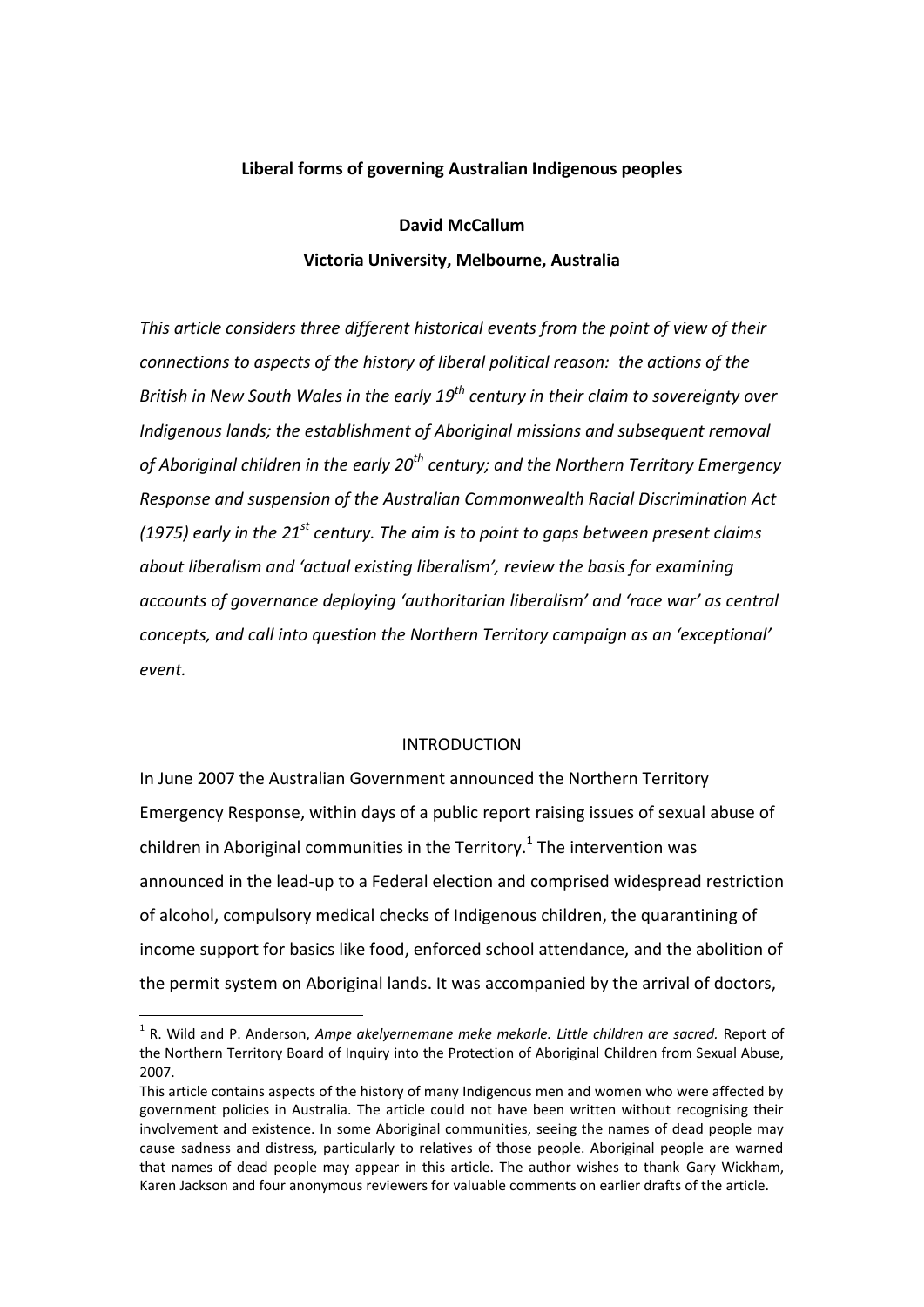police and army personnel. The intervention was at odds with the recommendations of the Wild and Anderson report itself, which emphasised the fact that while the report arose in part from allegations of child sexual abuse, this was largely a symptom of 'a breakdown of Aboriginal culture and society'.  $2$  It was claims of child sexual abuse that provided the main impetus and political rationale for the intervention, which included the suspension of the Commonwealth *Racial Discrimination Act* (1975) to enforce, among other things, income quarantining and the taking of lands. Suspension of the RDA was an attempt to force Aboriginal people to live in areas approved by the Government, through the removal of social security benefits where a child is considered to be in need of protection, or where the parents reside in specific areas, or where a child has an unsatisfactory attendance at school. Suspension of the Act was accompanied by the acquisition of Aboriginal lands by means of compulsory leases, the abandonment of the Community Development Employment Program,<sup>3</sup> and preventing a court from observing customary law and practices in sentencing offenders. As a submission to the UN Committee on the Elimination of Racial Discrimination stated:

 $2$  'Most Aboriginal people are willing and committed to solving problems and helping their children. They are also eager to better educate themselves…Aboriginal people are not the only victims and not the only perpetrators of sexual abuse…Much of the violence and sexual abuse occurring in Territory communities is a reflection of past, current and continuing social problems which have developed over many decades…The combined effects of poor health, alcohol and drug abuse, unemployment, gambling, pornography, poor education and housing, and a general loss of identity and control have contributed to violence and to sexual abuse in many forms…Existing government programs to help Aboriginal people break the cycle of poverty and violence need to work better. There is not enough coordination and communication between government departments and agencies, and this is causing a breakdown in services and poor crisis intervention. Improvements in health and social services are desperately needed…Programs need to have enough funds and resources and be a long-term commitment…Our appointment and terms of reference arose out of allegations of sexual abuse of Aboriginal children. Everything we have learned since convinces us that these are just symptoms of a breakdown of Aboriginal culture and society. There is, in our view, little point in an exercise of bandaiding individual and specific problems as each one achieves an appropriate degree of media and political hype. It has not worked in the past and will not work in the future...What is required is a determined, coordinated effort to break the cycle and provide the necessary strength, power and appropriate support and services to local communities, so they can lead themselves out of the malaise: in a word, *empowerment!*' Wild and Anderson (2007), op. cit., p.12 (emphasis in original).

 $3$  According to the Commonwealth Government, 'the Community Development Employment Projects (CDEP) program strengthens Indigenous communities and supports Indigenous people in remote areas through community development and participation opportunities that develop skills, improve capacity, work readiness and employability and link with local priorities'. Australian Government, Centrelink, at [http://www.centrelink.gov.au/internet/internet.nsf/services/cdep.htm,](http://www.centrelink.gov.au/internet/internet.nsf/services/cdep.htm) accessed 17 May 2011.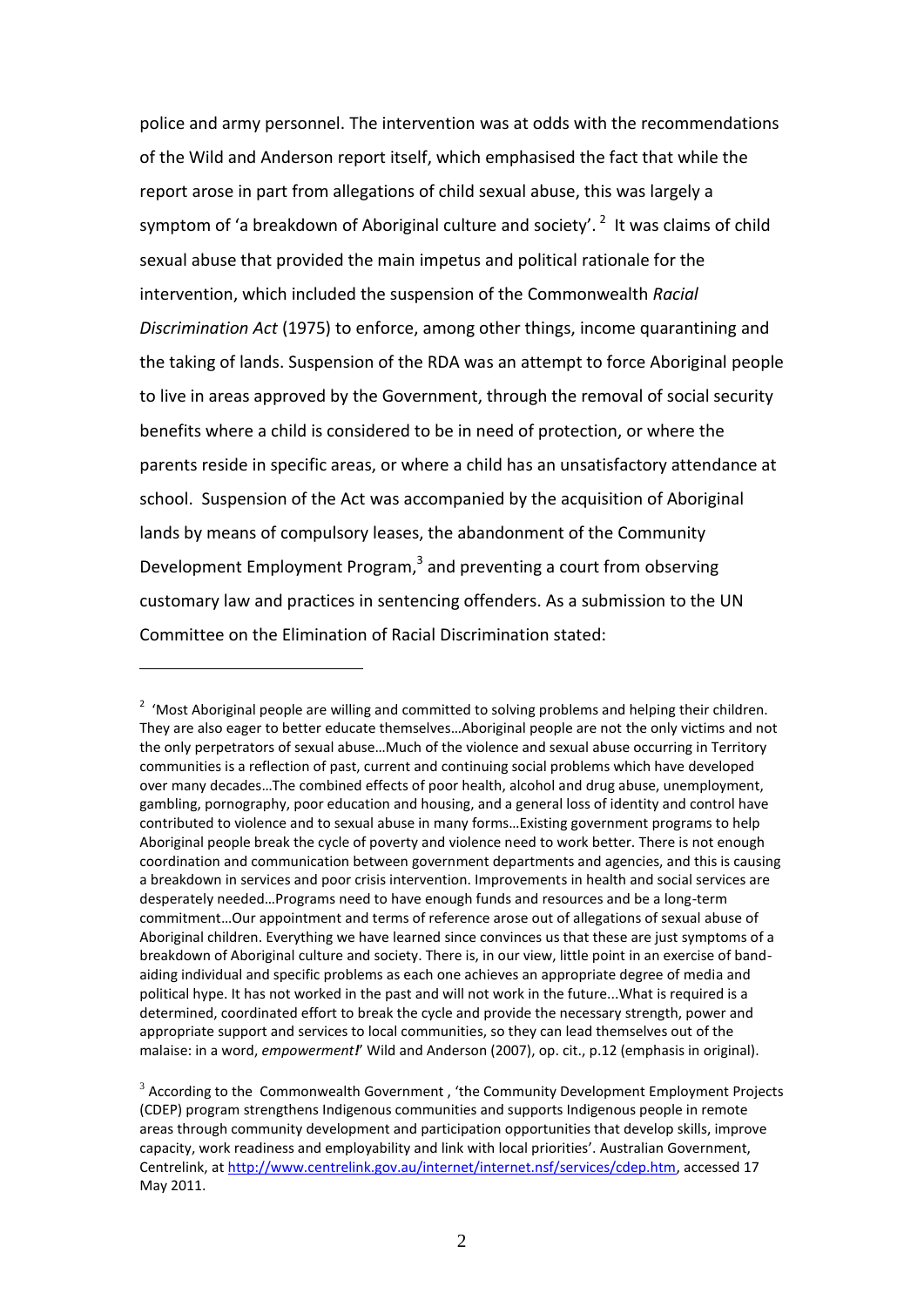The legislation was based upon a nuclear family assumption, which has little or no relevance to many Aboriginal communities. It also ignored the fact that through years of neglect of basic services to Aboriginal communities, many children would be living in situations where the provision of education services is inadequate and unattractive.<sup>4</sup>

 With the defeat of the conservative Coalition Government, the new Labor government appointed a panel of experts to review the intervention, which in turn recommended the reinstatement of the *Racial Discrimination Act* and changing the compulsory income management to voluntary income management. Instead, the Government claimed to have carried out extensive consultations of its own across 73 communities, and in 2010 re-introduced an amended *Racial Discrimination Act* to maintain compulsory income management while at the same time extending it to include targeted non-Indigenous welfare recipients throughout Australia. Many Indigenous communities disputed the Government's claim that it acted in accordance with their wishes. At the time of writing, Indigenous leaders continue to challenge the Government's claim to have consulted with affected communities.<sup>5</sup>

 This article considers three different kinds of events in Australian legal history and the history of European-Indigenous relations, drawn from three different parts of the country, from the point of view of their connections to aspects of the history of liberal political reason: the actions of the British in the early period of white settlement in New South Wales in their claim to sovereignty over Indigenous lands; the establishment of Aboriginal missions in the early 19<sup>th</sup> century and the subsequent forced removal of Aboriginal children; and the recent Northern Territory Emergency Response. The article examines how it may be possible to map these events, in the colonial period and in its wake, onto a history of liberal practices of governing Aborigines. A conceptual framework to examine this series of powerful

<sup>4</sup> A. Nicholson, M. Harris, G. Gartland, *Loss of Rights – The Despair of Aboriginal Communities in the Northern Territory. A submission to the UN Committee on the Elimination of Racial Discrimination – Australia* (2010).

<sup>5</sup> Concerned Australians, *This Is What We Said. Australian Aboriginal People Give Their Views on the Northern Territory Intervention* (2010).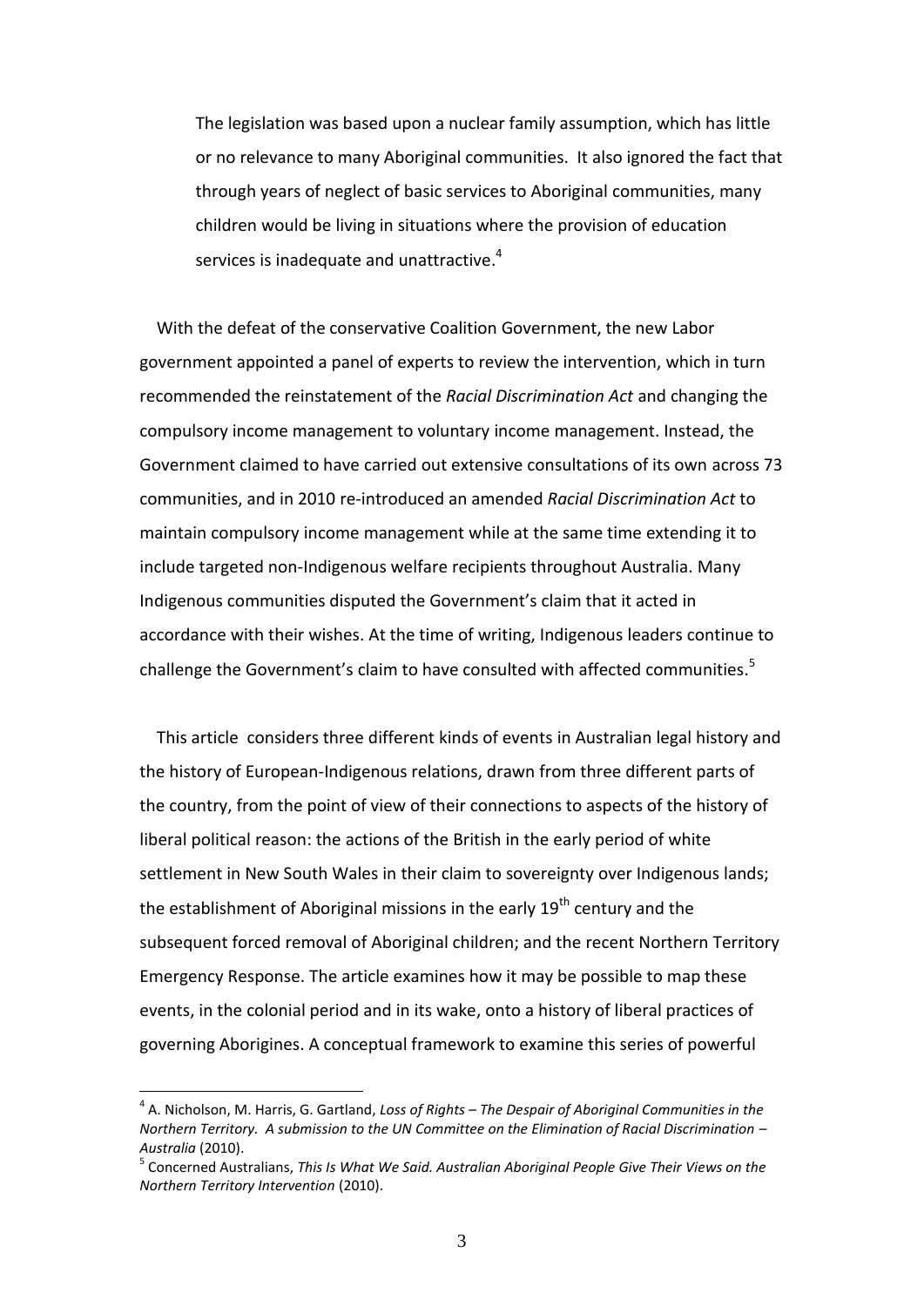events includes notions of authoritarian liberalism and 'race' war, where power is understood to refer to the way in which relations of force are deployed and given concrete expression - that is, the way in which power '…is war, a war continued by other means'.<sup>6</sup> Such a framework presupposes that the art of liberal forms of government, with its injunction to govern through freedom, will attempt to protect individual liberty through such mechanisms as representative government and the rule of law, but also will attempt to specify the content of individual freedom and turn it to various goals. In some cases it will seek to enforce obligations amongst those parts of the population considered to be incapable of governing themselves. Such a framework aims to explore a somewhat unsettled opposition between power and domination on the one hand, and individual freedom on the other.<sup>7</sup>

## LIBERAL FORMS OF GOVERNING INDIGENOUS PEOPLE

The historian Henry Reynolds described the Northern Territory intervention as an act of power which showed the world that the Australian government can interfere with the smallest details of domestic life in a blatantly discriminatory way, 'regardless of the country's international obligations and professed belief in racial equality'.<sup>8</sup> Australia is a long-standing signatory to the UN Covenant on Human Rights and the Convention on the Rights of the Child.<sup>9</sup> Although the previous Howard Government opposed signing it, Australia has now also endorsed the United Nations Declaration on the Rights of Indigenous Peoples which among others acknowledges rights to fundamental freedoms, self-determination, and freedom from any kind of discrimination.<sup>10</sup> These affirmations of liberal democratic rights and equality before

<sup>6</sup> M. Foucault, *The birth of biopolitics: lectures at the College de France, 1978-1979* (2008) ed. A. Davidson, 90.

<sup>7</sup> M.Dean, 'Liberal government and authoritarianism' (2002) 31 *Economy and society* 1, 37-61

<sup>8</sup> H. Reynolds,'Time immemorial' (2010) *Australian Book Review*, April 7.

<sup>&</sup>lt;sup>9</sup> United Nations. The Universal Declaration of Human Rights (1948); [United Nations. General Assembly](http://en.wikipedia.org/wiki/United_Nations_General_Assembly) *Resolution* 25, [session 44 Convention on the Rights of the Child](http://www.undemocracy.com/A-RES-44-25) (1989).

**<sup>10</sup>** United Nations Declaration on the Rights of Indigenous Peoples. United Nations General Assembly Resolution 61/295, 2007**.** See especially Article 1: Indigenous peoples have the right to the full enjoyment, as a collective or as individuals, of all human rights and fundamental freedoms as recognized in the Charter of the United Nations, the Universal Declaration of Human Rights, and international human rights law. Article 2: Indigenous peoples and individuals are free and equal to all other peoples and individuals and have the right to be free from any kind of discrimination, in the exercise of their rights, in particular that based on their indigenous origin or identity.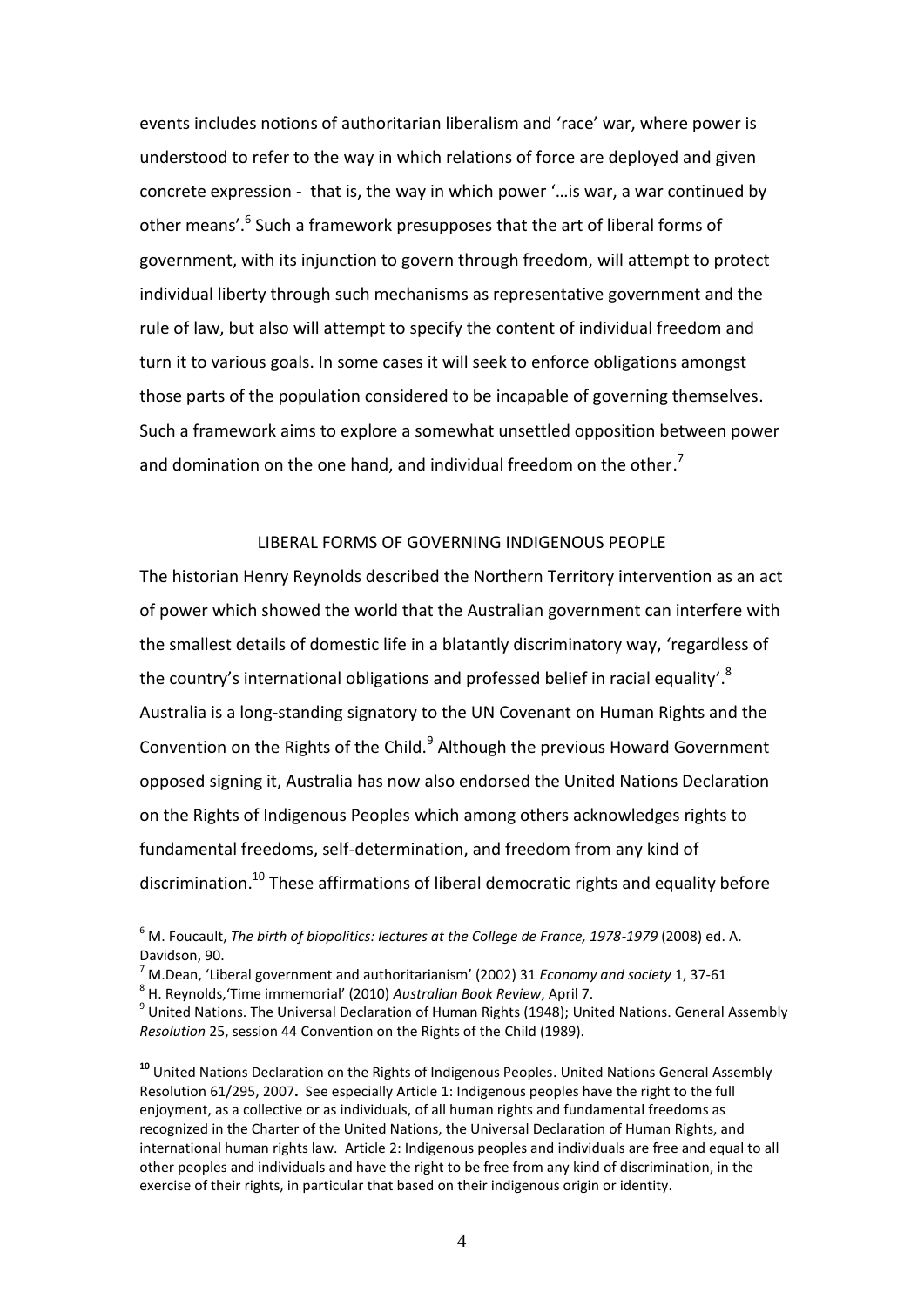the law are commonly contrasted with government actions, most recently for example, Australia's policies on asylum seekers, its conduct of certain investigations under the Commonwealth *Anti-Terrorism Act* (2005), and the NT intervention. Historical investigation of the 'liberal promise' of Indigenous rights will often acknowledge attempts to extend formal equality to Aboriginal peoples while at the same time recognising the limits of this promise and the failure of rights discourse to achieve civil and economic rights. $^{11}$ 

 Of course, it is one thing to commit to the liberal principle of equal worth of all individuals. It is quite another to equate the liberalism in academic political theory with liberalism as a 'powerful historical phenomenon'.<sup>12</sup> So while theoretical versions of liberalism may be wedded to claims about individual freedoms and equal worth, these claims do not necessarily reflect 'actually existing liberalism', such as the versions of liberal rule under British imperialism and other versions of 'authoritarian liberalism'.<sup>13</sup> For example, claims concerning freedom under liberalism are often qualified by the claim that such freedom is not possessed at birth but is acquired through discipline and moral progress, and that liberal government might sometimes aim to assist in the moral development of members of subject populations.<sup>14</sup> Further, this historical argument might also entail a coming-to-terms with a Euro-centric 'developmental view of humanity' and acknowledgement by such nineteenth century liberal theorists as JS Mill or Alex de Tocqueville that non-Western peoples were 'not yet ready for self-government'.<sup>15</sup> The developmental

<sup>11</sup> M. Thornton, *The Liberal Promise: Anti-Discrimination Legislation in Australia* (1990); .J. Chesterman, *Civil Rights. How Indigenous Australian's Won Formal Equality* (2005).

<sup>12</sup> B. Hindess, 'Liberalism: what's in a name?' in *Global Governmentality: Governing International Spaces*, eds. W Larner and W. Walters (2004) 23-39.

<sup>13</sup> B. Hindess 'The liberal government of unfreedom' (2001) 26 *Alternatives*, 2, 93-111; B. Hindess, Hindess, 'Political theory and "actually existing liberalism"' (2008) 11 *Critical Review of International Social and Political Philosophy*, 3, 347-352. Foucault's approach to law and sovereignty as overly tied to outdated, negative forms of power has been much discussed. In this context, the term 'authoritarian liberalism' has been described as a 'seeming oxymoron' in considering the importance of law and sovereignty in balancing powers required to achieve individual freedom and security. G. Wickham, 'Foucault, Law, and Power: A Reassessment' (2006), 33 *Journal of Law and Society*, 4, 596- 614 at 604.

<sup>14</sup> Hindess (2008) 348

<sup>15</sup> B. Hindess 'Liberalism and history', Keynote Address, *Foucault: 25 Years On* (2009) at [http://www.unisa.edu.au/hawkeinstitute/publications/foucault-25-years/hindess.pdf,](http://www.unisa.edu.au/hawkeinstitute/publications/foucault-25-years/hindess.pdf) p.2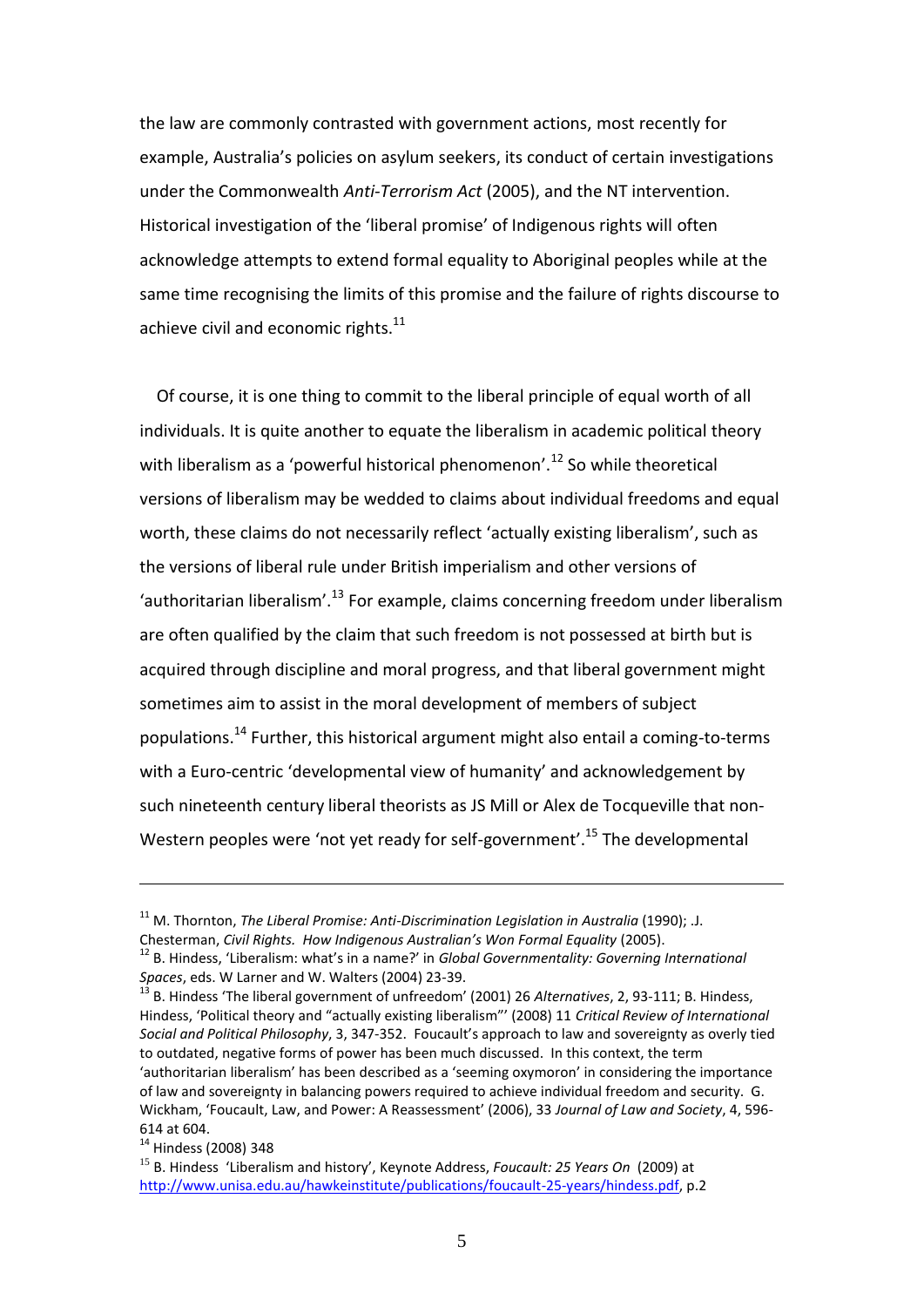story among educated Europeans comprised the view that humanity was divided into societies and that these could be ranked along a development spectrum, with Western Europe at the top. In addition, among these 'more advanced' societies, some people – the educated and prosperous minority – have advanced further than the rest.<sup>16</sup> If this meaning of liberalism is applied to the present Australian government's relations with Indigenous Australians, the NT intervention displays not so much a contradiction of liberal political reason, or a cynical disregard for individual worth, or an mistaken exercise of the rule of law, but rather an historical instance of authoritarian liberalism in relation to the governance of peoples who, for these purposes, are regarded as either 'not yet ready for self-government', or as having 'failed' at self-government.<sup>17</sup>

 There are a number of ways in which authoritarian forms of government can be seen as a characteristic feature of the history of liberal political reason. Here, liberalism is understood as a distinct form of political reason that is concerned with the practical implications of the belief that members of the population are endowed with, or capable of acquiring a capacity for autonomous, self-directing activity. Liberalism understands the social milieu as involving both government regulation and also the self-regulating activity of free interactions between individuals capable of agency.<sup>18</sup> Government may make use of this freedom and has tended to focus on the ways in which individual liberty may be recruited for governmental purposes. But how has liberal political reason dealt with those in whom the capacity for selfgovernment is thought to be insufficiently developed? Hindess points to John Locke's discussion of what should be done about the native inhabitants of North America, which suggested that some people are so far from acquiring the capacity for self-government that they '...should simply be cleared out of the wav'.<sup>19</sup> For a second group, the capacities for self-government may be developed but only through the compulsory imposition of extended periods of discipline, a view most

 $16$  Hindess (2009), op.cit., p.4

<sup>&</sup>lt;sup>17</sup> Hindess (2001); D. Howard-Wagner, 'From Denial to Emergency: Governing Indigenous Communities in Australia' (2010) in Fassin, D. and Pandolfi, M. eds, *Contemporary States of Emergency. The politics of Military and Humanitarian Interventions*. <sup>18</sup> Foucault (2008); Hindess (2001)

<sup>19</sup> Hindess (2001), p. 101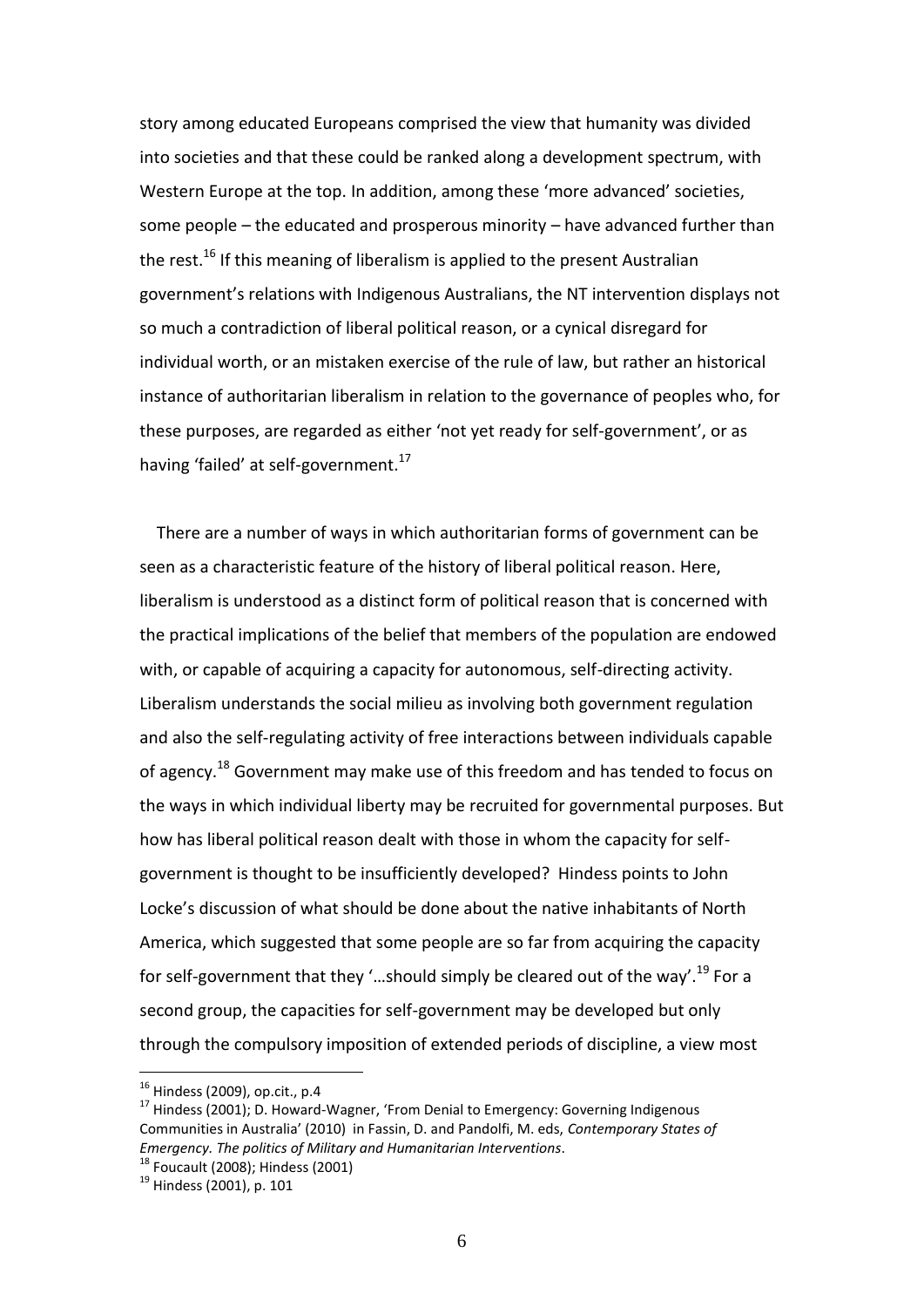influential in the history of authoritarian versions of the welfare state and in the history of colonial administration. A third group might be seen as lacking the capacities required for autonomous action for 'external reasons', such as ill-health, poverty or lack of education, and that the role of government should be to build up these capacities by establishing a supportive environment. Hindess suggests that in western societies before the middle of the  $20<sup>th</sup>$  century the vast majority of people were thought to belong to the second category:

the category of those who would benefit from being subjected to authoritarian rule: the subject peoples of Western imperial rule and, throughout the nineteenth and early twentieth centuries, substantial groups in Western societies themselves. In spite of liberalism's undoubted commitment to liberty, only a minority were actually governed as free individuals. Another minority – whose size is, for obvious reasons, difficult to estimate - consisted of those who were more or less successfully cleared out of the way.<sup>20</sup>

 Reynolds' treatment of Aboriginal sovereignty, particularly his *Aboriginal Sovereignty: Reflections on Race, State, and Nation* has attracted historiographical commentary from a number of sources that seek to debunk the assumptions underpinning particular kinds of critiques of settler sovereignty.<sup>21</sup> For example, Ian Hunter argues that many of the critiques contained in Indigenous-rights historiography in the genre of the 'history of the moral nation' embody the principle that, in its origins, the nation failed to produce a just outcome and that the injustice of this act can be objectively judged in accordance with a moral-juridical principle common to both modern Australians and their colonising forebears.<sup>22</sup> Moreover, an alternative revisionist view of the culture of the common law is linked to this 'moral history of the nation' perspective through its shared commitment to 'presentism' – the view that past actors were governed by the same norms and purposes as their present counterparts - which permits the law to function as the trans-historical frame against which the moral history of the nation can be judged. Hunter shows

<sup>20</sup> Hindess (2001) 101

<sup>21</sup> H.Reynolds, *Aboriginal Sovereignty: Reflections on Race, State, and Nation* (1996).

<sup>22</sup> I. Hunter, 'Natural Law, Historiography, and Aboriginal Sovereignty' (2007) 11*, Legal History*, at 139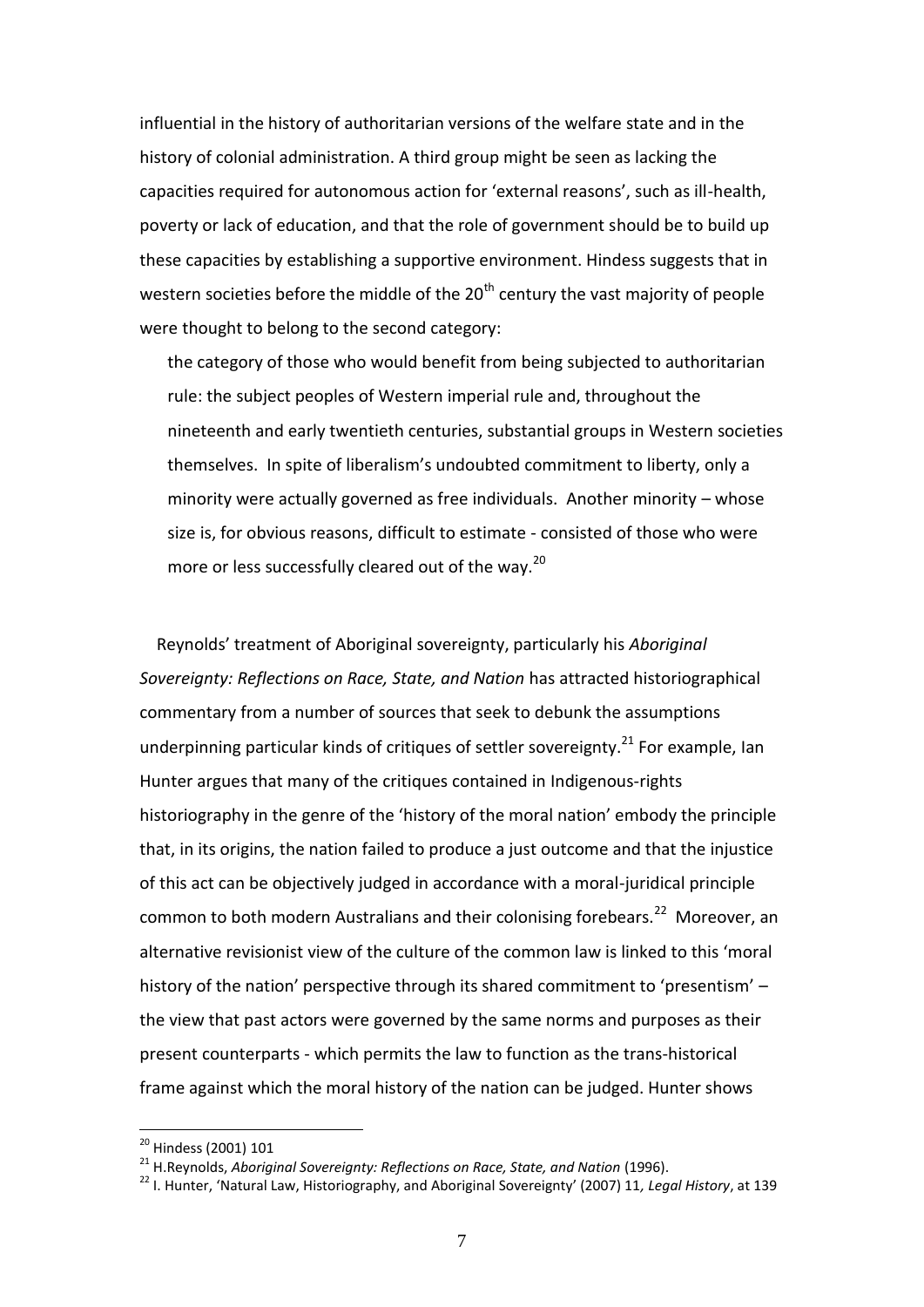how these assumptions permeate recent history writing of the British occupation and the functioning of legal reasoning within it.

 The events discussed in this paper also allow for some examination of the place of law in 'actual existing liberalism'; however, the paper rejects a view of liberal political reason as containing fundamental moral principles that carry through the period since British occupation. In addition, these powerful events are understood to not follow a continuous advance of ideas and practices over these two centuries according to some essential governing principle, or towards some final point of arrival, or according to a supra-moral regime spanning the history of the nation. Rather, they point to a set of contingent practices relating to specific problems of governing specific populations and the conditions under which these problems appear, from a liberal understanding of the task of government. The three sets of events need to be understood as demonstrating modes of governance that accord with liberal political reason, along with an increased rebalancing of law with discipline, regulation and normalisation.<sup>23</sup>

 Some sociologists have argued that positing Australia as an advanced liberal state would only be possible by ignoring the 'profoundly illiberal manner' in which indigenous Australians have been governed, such as nineteenth century protection and assimilation policies, forced dispossession, child removal, segregation and denial of land tenure, or by overlooking complex hybrid links to other mentalities of governing, such as neo-conservatism. $^{24}$  But as the elements of authoritarian liberalism listed above suggest, liberal political reason may not necessarily demonstrate an observance of forms of rule such as autonomous citizenship. In studies based on the idea of a liberal mode of governing, autonomous individuals and individual liberty should be seen as a governmental product – the effect of interventions concerned to promote a specific 'form of life'. Hindess suggests that different conceptions of liberalism derive from a fundamental ambiguity in the

<sup>23</sup> A. Hunt, 'Foucault's Expulsion of Law: Towards a Retrieval' (1992) 17 *Law and Social* Inquiry, 1-38. <sup>24</sup> R.Hogg and K.Carrington, 'Governing Rural Australia: Land, Space and Race' in G.Wickham and

G.Pavlich eds *Rethinking Law, Society and Governance. Foucault's Bequest* (2001), p.58; G. Pavlich, 'Transforming Images: Society, Law and Critique', in G.Wickham and G. Pavlich, op. cit, p.6.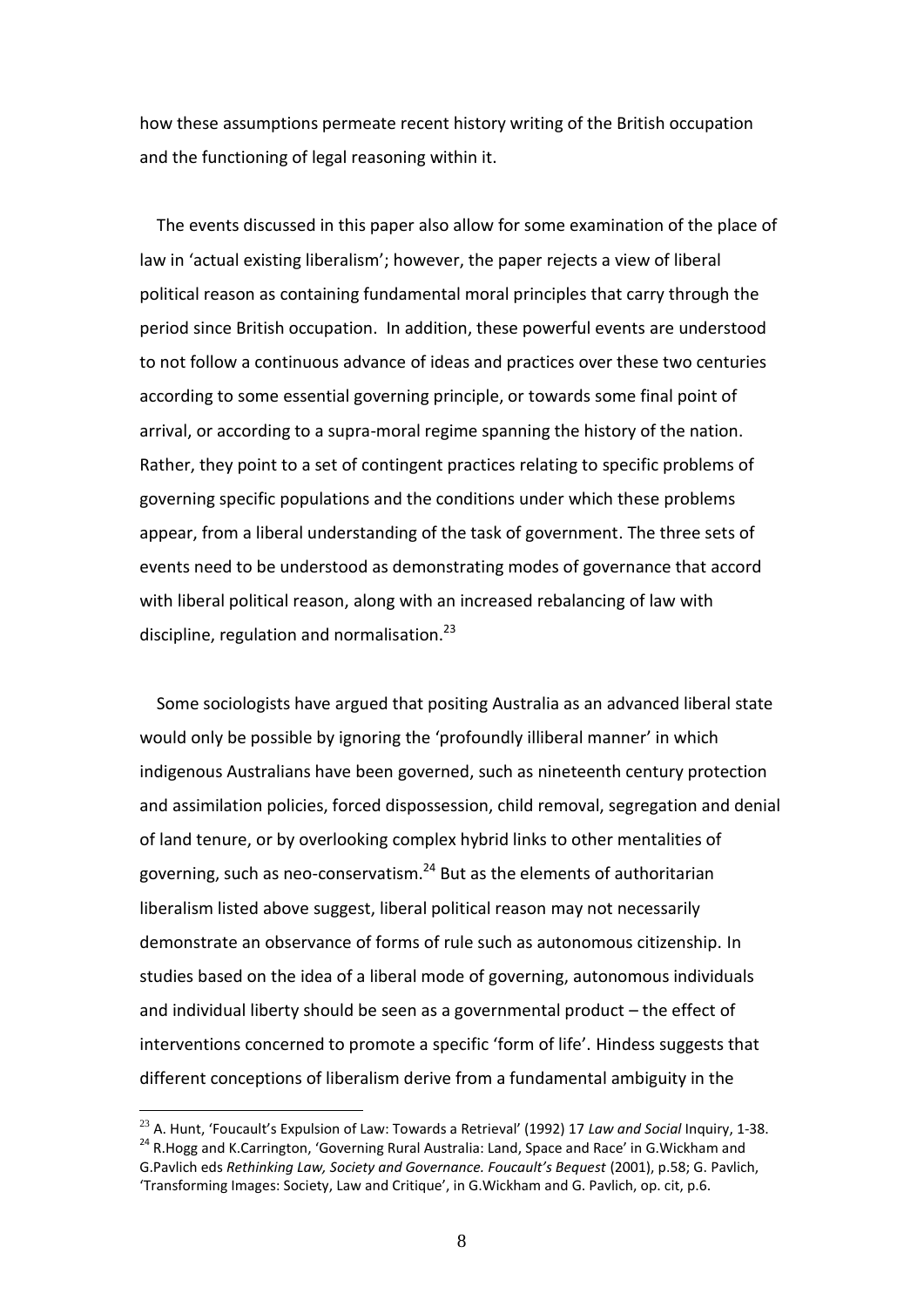liberal project. In the discourse of liberal politics, the figure of a community of autonomous individuals appears as a given reality, serving to identify the character and limits of legitimate government, while at the same time it may appear as a 'yet to be realised positivity, serving to define the objective for a variety of governmental projects'. 25

 It is in these senses that any opposition between liberal and authoritarian rationalities of governing is regarded as highly unstable.<sup>26</sup> This is particularly the case when legal powers protecting liberal freedoms are given normative content by specialist knowledges in the formally non-political domains of civil society. As Dean explains, the liberal project of 'governing through freedom' entails divisions between and within populations in such a way as to require authoritarian or despotic forms of governing. So liberal government encompasses a defined legal-political order as well as a 'liberal police', a feature of liberalism that has long been noted by such intellectual stances as post-colonialism, feminism and the governmentality literatures. It is by examining this liberal police that we come to understand the substantive content of the self-governing individual and its 'others', which then forms the basis of liberal divisions of a population. The liberal conception of government as arising from knowledges of civil society 'feeds the authoritarian dimension of liberal government':

liberal government encompasses both the constitutionally defined legalpolitical order and a liberal police established by a knowledge of spheres, processes and agencies outside this domain, eg. civil society, economy, population, etc.. In order to understand the authoritarian potential of liberal government we need to comprehend both aspects of the liberal order.<sup>27</sup>

## DISCOURSES OF SOVEREIGNTY AND DISCOURSES OF WAR

<sup>&</sup>lt;sup>25</sup> B. Hindess, 'Liberalism, socialism and democracy: variations on a governmental theme' in A. Barry, T. Osborne and N.Rose eds *Foucault and Political Reason. Liberalism, neo-liberalism and rationalities of government* (1996), p.66.

<sup>26</sup> M. Dean, 'Liberal government and authoritarianism', op. cit. (2002).

<sup>27</sup> id., p. 57. See also M. Dean, *Governing Societies: Political perspectives on domestic and international rule*, (2007)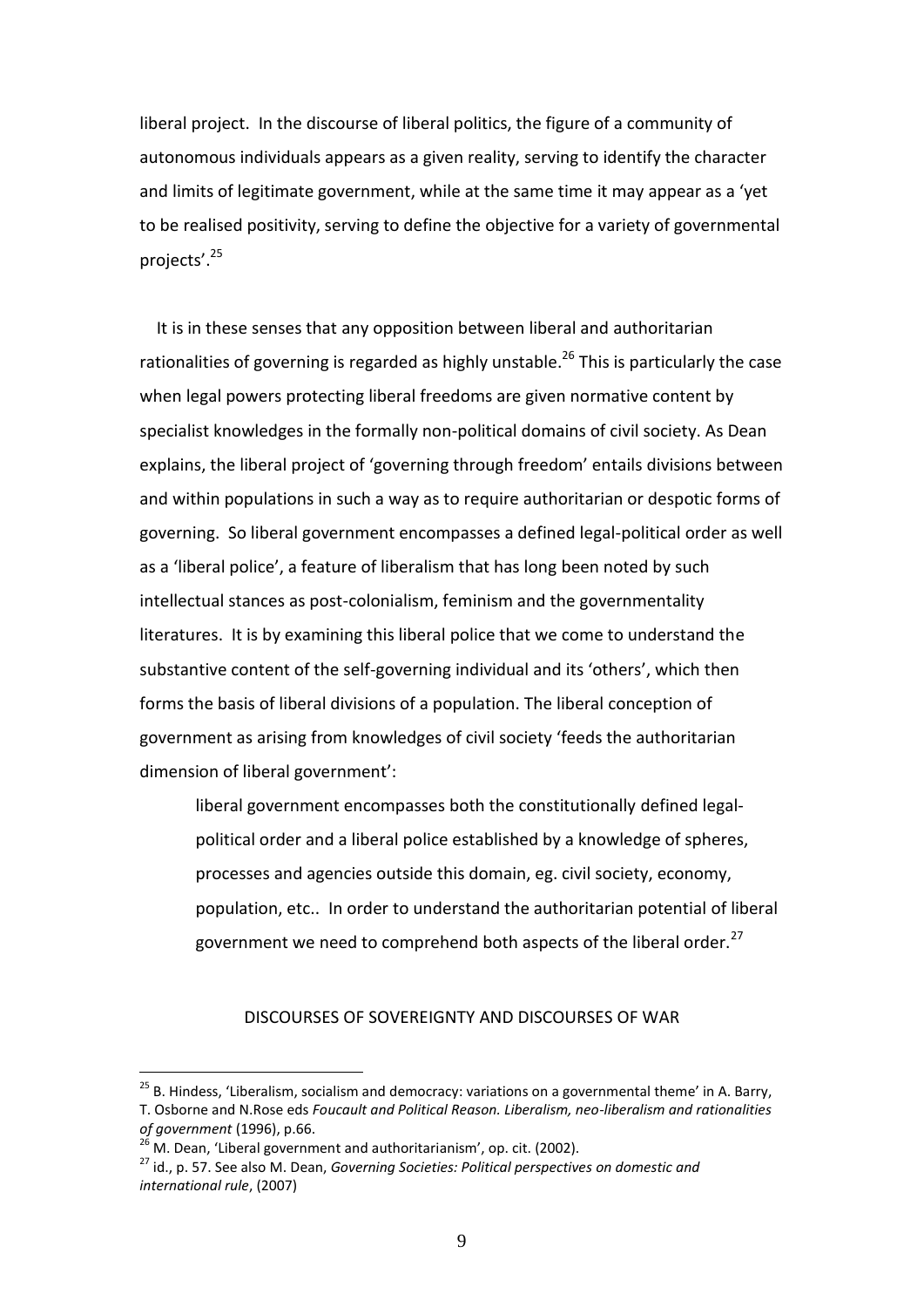A glimpse of the relations of Indigenous peoples in their accommodation and resistance to the early settlers of New South Wales provides one standpoint on the exercise of power. In her account of attempts to impose sovereignty on the territory in the earliest period of occupation by British authorities, Lisa Ford documents how colonial authorities used diplomacy as the basis of state-indigenous relations, but when negotiation and conciliation failed '…the colony made war'. In the period 1790- 1816, military campaigns sent out to kill or capture Aborigines contained no declaration of martial law, as this would have assumed an assertion of sovereign authority over subjects or citizens.<sup>28</sup> In 1805 Judge Advocate Atkins suggested that though Aborigines were 'within the Pale of H.M. Protection' they could not be legally tried because they were 'totally ignorant' of the 'meaning and tendency' of British legal proceedings. He advised the governor to meet Aboriginal depredations with decentralised violence 'through the formation and deployment of local militia', while settlers were excused in law of charges of murder for shooting Aborigines who stole their corn.<sup>29</sup> Ford argues:

…if imperial protection of Aborigines in New South Wales did not equate to jurisdiction over them, retaliation might be a legitimate response to Aboriginal violence under European principles of natural law … the government of New South Wales did not equate settler sovereignty with territorial jurisdiction. Indigenous people marked the juridical boundaries of the colony.<sup>30</sup>

Instances of legal pluralism included an Aboriginal highwayman who in 1815 was incarcerated for two weeks to induce him to return the money he stole, without any intervention by a court. The following year, Macquarie asked outlaw Aborigines to surrender so they could be 'forgiven and pardoned', an offer that Ford described as a 'jumble of diplomacy and jurisdiction' but also a recognition that Aborigines 'had yet

<sup>28</sup> L. Ford, *Settler Sovereignty: Jurisdiction and Indigenous People in America and Australia, 1788- 1836*, (2010) 45

<sup>29</sup> id., p.47

 $30$  id., p.47. Ford observes that 'protection' was a vague term used to describe the status of foreigners residing in Britain or the status of a weak sovereign under the thrall of a stronger one. 'Neither status necessarily implied the loss of individual liberties or of corporate sovereignty'.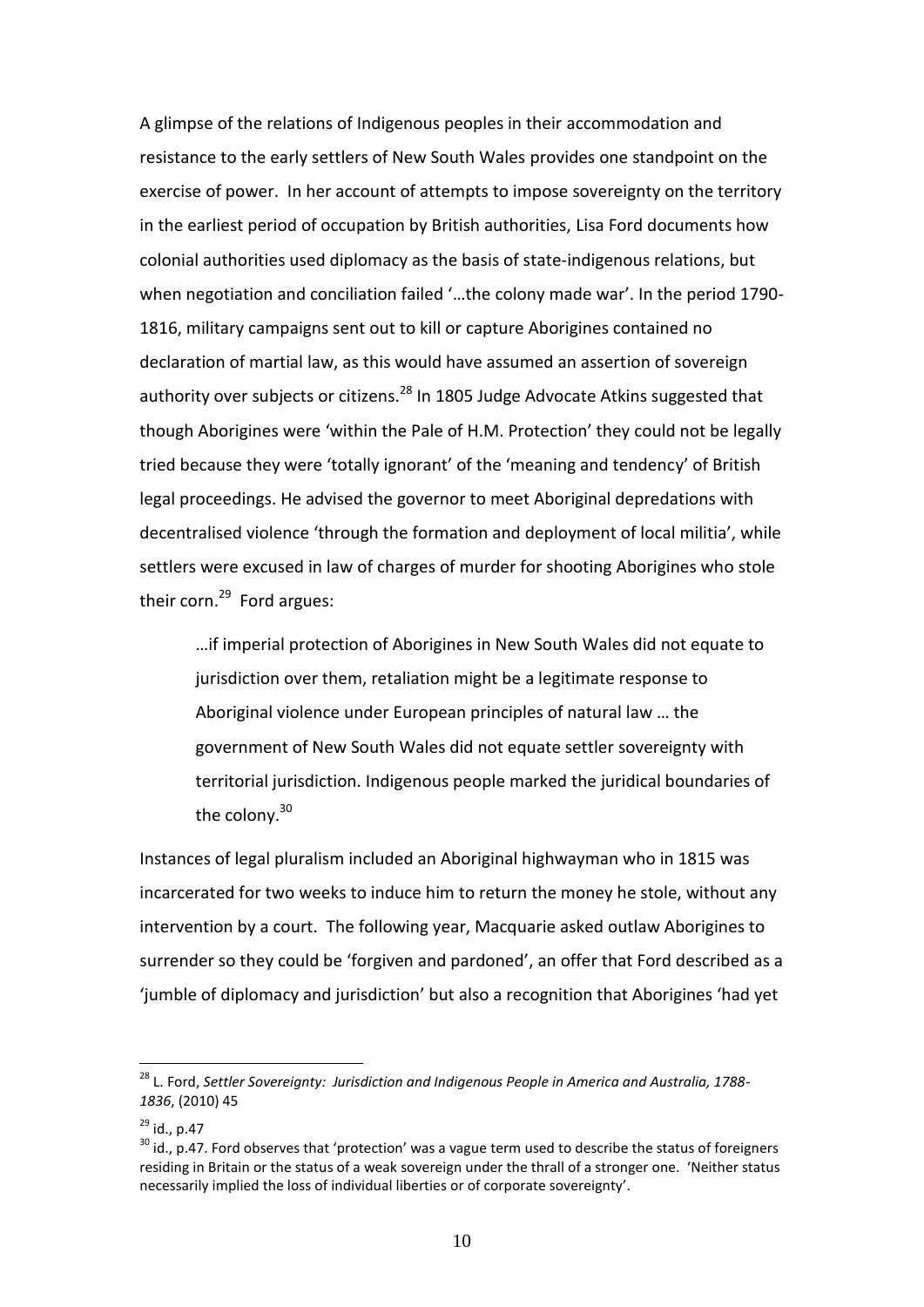to submit themselves to His Majesty's protection (and) had some corporate or individual choice in the matter'. <sup>31</sup>

 At this time, in both Australasia and North America, settler administrators and judges began to understand indigenous jurisdiction as a threat to settler sovereignty. Governor Macquarie's 1816 Proclamation stated that armed individuals or groups of Aborigines appearing near towns would be considered 'enemies' of the colony and would be treated accordingly. Macquarie asserted that Aboriginal jurisdiction could be geographically (not juridically) displaced by a new special category – the Public Peace – and that barbarous Aboriginal customs might be displaced by British law. On these terms Aborigines could not bring arms near farms or congregate in family groups, without risking summary execution. Indigenous violence near farms was clearly regarded as an act of war. According to Ford, Macquarie's argument invoked a particular liberal (but nevertheless, by 1816, anomalous) iteration of the ancient laws of conquest, whereby local law subsisted until displaced by the King, although British conquest would automatically invalidate any local customary laws that were 'barbarous' or against natural law. Much of this position was enunciated in the form of opinion of the Chief Justice and others sitting, requested by legal officers such as the Attorney General, and in many cases the opinion was acknowledged as such, in many instances referred to as an expression of 'mere principle'.<sup>32</sup>

 $31$  id., 52

 $32$  See for example R.v Ballard 23 April 1823. 'The Chief Justice observed, that, sitting alone, he should not like to prouounce [sic] any opinion upon a matter of so much importance; and, indeed, it would be much more advisable that an opinion should not be rendered necessary. He would state, however, that he could easily imagine cases in which the Aboriginal natives would clearly come within the provisions of the municipal law, and in which he did not consider that they would. If, for instance, a dispute arose amongst a tribe, and that they dedided [sic] it according to their own customs, and what was, in fact the ancient law of England - namely, by battle, and that one or more of the combatants were slain, such a case would, clearly not be cognizable by our law. If, on the other hand, a native, living in the town, and who, by such residence, had placed himself within the protection of the municipal law, was attacked and slain by any other native, then he conceived the native by whom he was slain would be rendered amenable to our law. These remarks, however His Honor stated, were only made in passing, and upon mere general principles. Should the case require to be raised in a formal manner for the consideration of the Court, he would have an opportunity of conferring with, and taking the opinion of the other Judges on so novel and so important an enquiry'. Decisions of the Superior Courts of New South Wales 1788-1791 at [http://www.law.mq.edu.au/scnsw/Cases1829-30/html/r\\_v\\_ballard\\_or\\_barrett\\_\\_1829.htm](http://www.law.mq.edu.au/scnsw/Cases1829-30/html/r_v_ballard_or_barrett__1829.htm)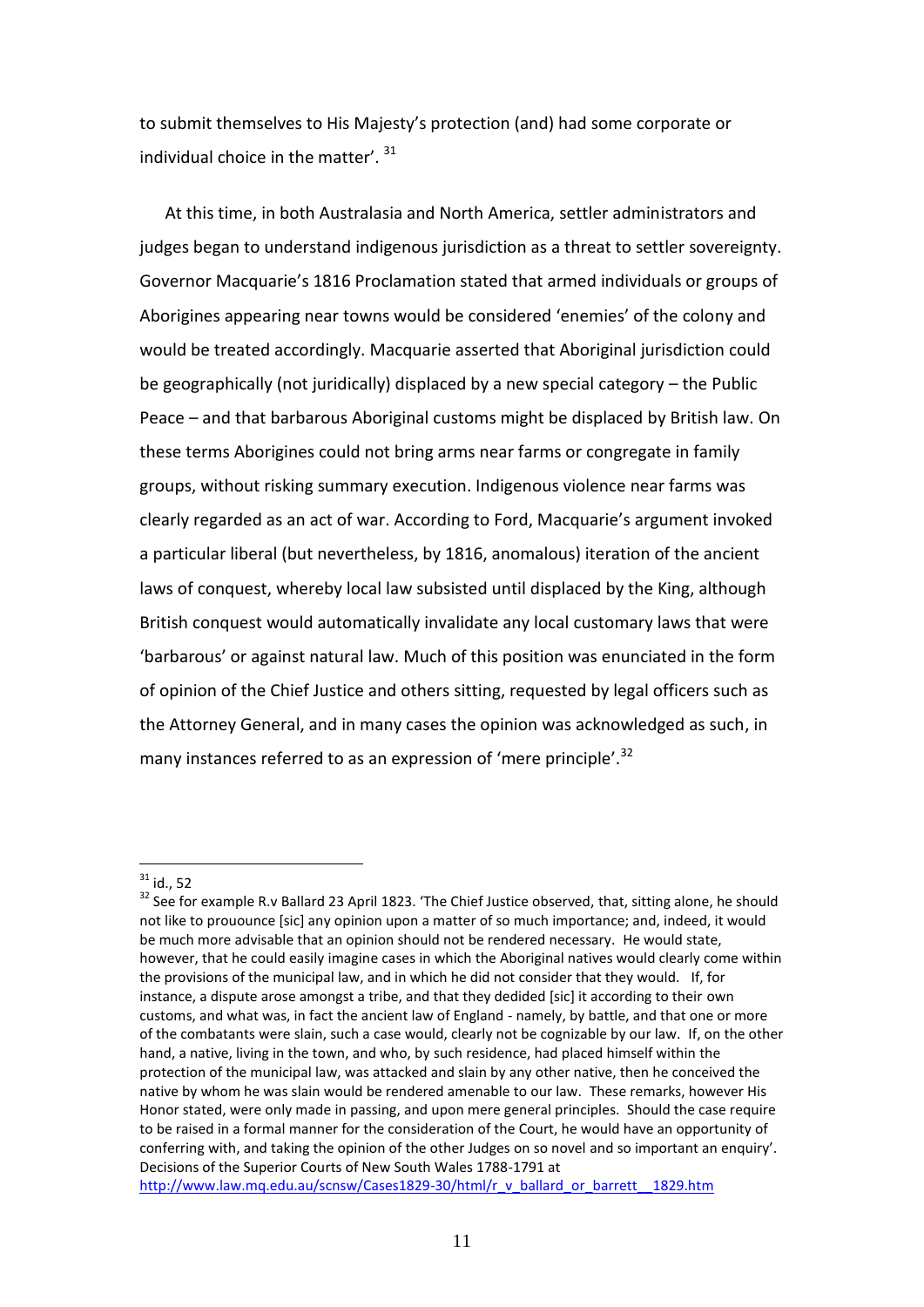By the end of the  $18<sup>th</sup>$  century, Ford suggests, Enlightenment philosophy had created a new ideological universe in which Aborigines were a people 'so savage that they were unable to claim property or to constitute political society'.<sup>33</sup> Throughout the  $19<sup>th</sup>$  century, narratives of peril and 'fear of one's life' continued to have salience as a justifiable homicide defence in settler killings of Aborigines in the more distant Australian peripheries, when the colony could not or would not exercise jurisdiction over Indigenous peoples. The settlers had a monopoly on legal evidence, as legal practice privileged the words of 'respectable men' and relegated Aboriginal testimony to rumour.<sup>34</sup> At the end of that century, 'race science' constituted yet another ideological universe to buttress policies of separation and exclusion of Aboriginal populations, the effects of which are still being experienced.

 So until 1836 in New South Wales, and after the settlement of Port Phillip District in 1838, law was used both as a method of Aboriginal civilization and an instrument of terror, but, as Ford observes, the gradual establishment of settler jurisdiction did not displace either Aboriginal customary law nor frontier settler violence. In 1836, the complicated jurisdictional story around the case of *R v Murrell*, and particularly the decision of the jurist William Burton, finally determined the common-law status of Indigenous jurisdiction and sovereignty. Aborigines were entitled to be regarded as a 'free and independent people', but the various tribes had not attained 'to such a position in point of numbers and civilization…as to be entitled to be recognised as so many sovereign states governed by laws of their own', which Ford describes as 'a mix of Enlightenment stadial logic with law'.<sup>35</sup> Using Vattel as his main source, Burton argued that Aborigines had no property or dominion in land because, as savages and barbarians, they had not appropriated it to themselves through cultivation. He assumed also that Aborigines were protected by the British sovereign

<sup>&</sup>lt;sup>33</sup> Ford, op.cit., n.15, p. 74-75.

 $34$  id., p. 103.

<sup>&</sup>lt;sup>35</sup> id.,p.200. 'According to stadial theory, often ascribed to Adam Smith, peoples pass through four distinct stages of development based on the sophistication of their means of subsistence or economy. The means of subsistence were held to shape "manners", conduct, and the "moral" progress of a people as they passed from primitive savagery (hunting and gathering), to barbarism (pastoralism), agriculture, and finally to civilized commerce and foreign trade'. B. Buchan (2005) 'The empire of political thought: civilization, savagery and perceptions of Indigenous government' (2005) 18 *History of the Human Sciences* 2, 10.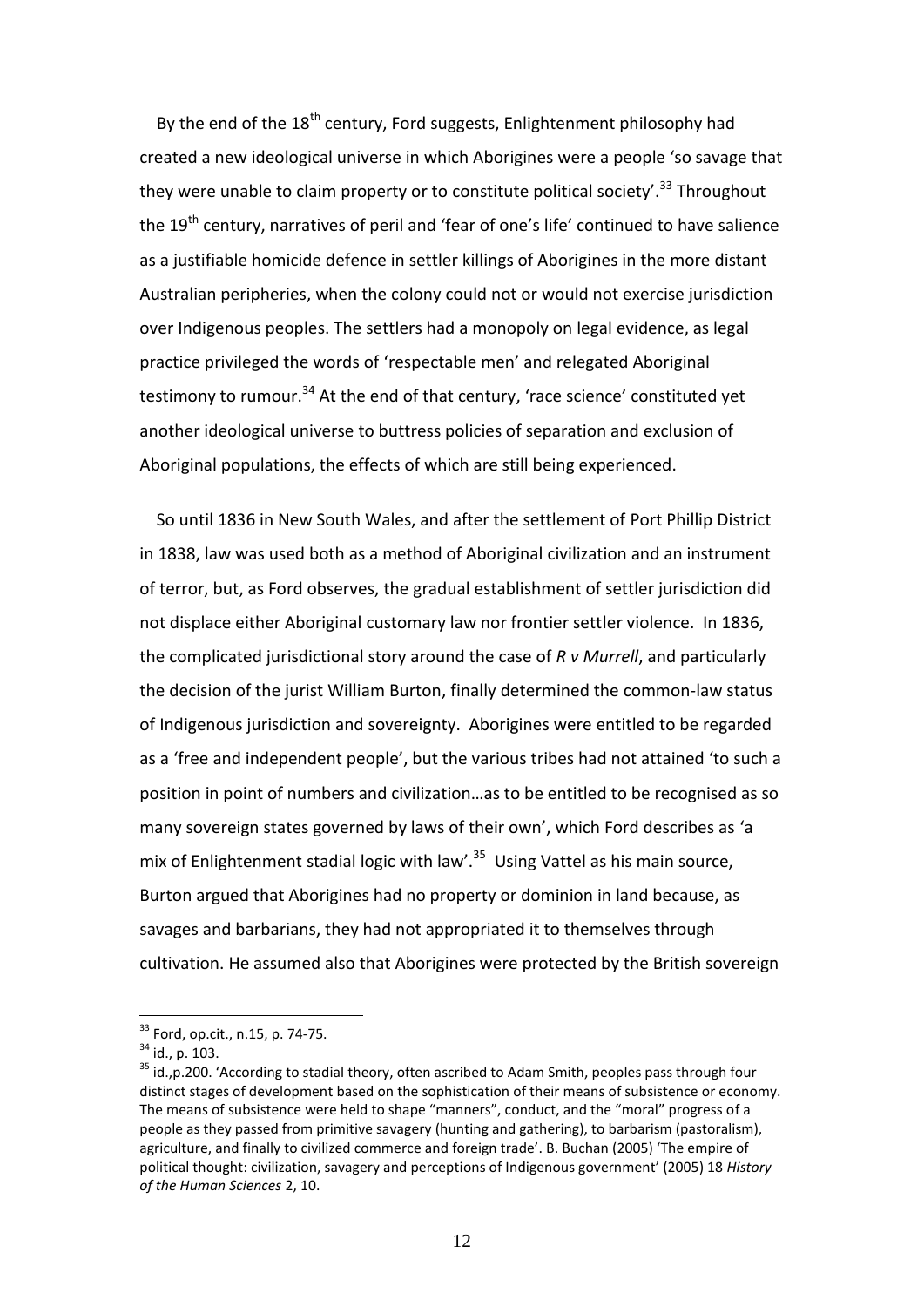as individuals, not as corporate groups, and as such, under the law of nations, they fell within the jurisdiction of colonial courts and governance.

 Paul Muldoon argues that if one views the Murrell case from the perspective of war, it is possible to see the extent to which the unity proclaimed through the discourse of sovereignty was in fact the victory of one 'race' over another.<sup>36</sup> Rather than the problem of justice in the post-colonial state lying with issues around custom and giving it proper recognition through a system of law, as some critics have argued, Muldoon's focus instead is on the discourse of sovereignty itself and the question of the so-called universality of sovereignty as a system of rule. The real problem is not so much that the 'barbarians' have not been recognised as 'sovereigns' but rather that sovereignty, conceived as a specific territorial system of rule, continues to be the measure of politics. Hence, Muldoon seeks to displace the 'discourse of sovereignty' in favour of a 'discourse of war' as the main grid of intelligibility in understanding relations of power in colonial Australia and its aftermath. Sovereignty functions as a stratagem by which one 'race' achieves domination over another. It is in this sense that the institutionalisation of British sovereignty does not so much represent the beginning of the reign of law, but rather a 'partisan victory' – a victory of a modern western conception of politics over another system of governance that did not rely on the figure of the sovereign or the principal of territoriality.<sup>37</sup> So *R v Murrell* is treated by Muldoon as a sign of an historical conflict over law – a conflict in which sovereignty emerges as one of the tools to subjugate Indigenous inhabitants. Indeed, the Murrell case re-enacted the foundation myth of political community:

By turning New Holland into a political nothingness and then filling it with law, Burton completed the Hobbesian metamorphosis in which the sovereign reclaims the state of nature for 'society'. Not only did this deny the act of conquest that was underway, it robbed the Aborigines of both the justice and intelligibility of the war they waged against it. After *Murrell*, their resistance

<sup>&</sup>lt;sup>36</sup> P. Muldoon, 'The Sovereign Exceptions: Colonization and the Foundation of Society' (2008) 17 *Social and Legal Studies*, 1, 59-74.

 $37$  id., p.61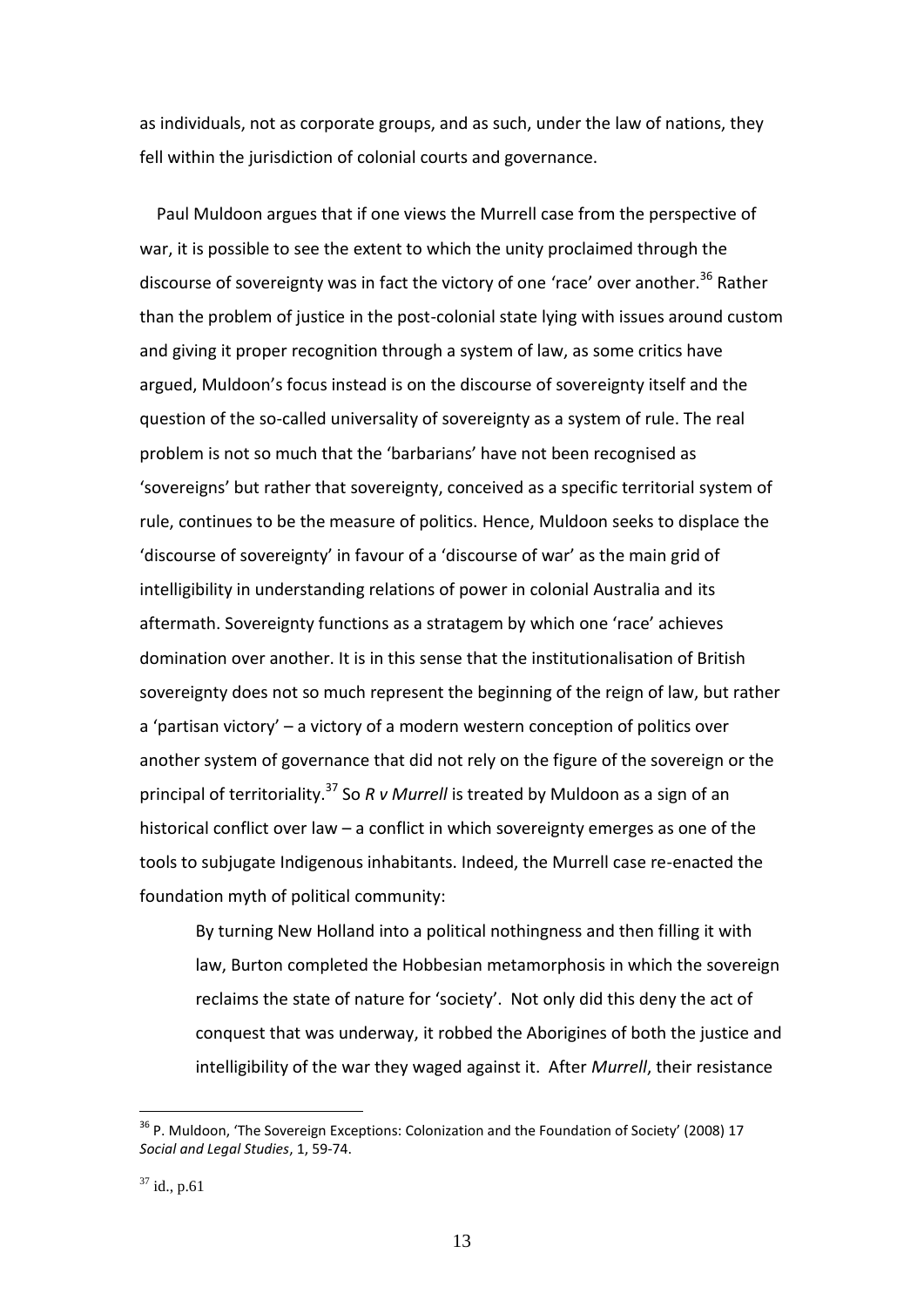to settlement had no other language in which to speak than that of criminality.<sup>38</sup>

 The instructions given to Captain Cook in 1770 were to cultivate good relations with the inhabitants and to take possession 'with the Consent of the Natives'. But consent was clearly not attempted. The British failure to negotiate is often attributed to the legal doctrine of 'terra nullius' but, as Kercher has shown, this doctrine was applied long after the initial occupation.<sup>39</sup> Buchan points instead to British efforts to represent the Indigenous inhabitants as lacking an effective form of government by drawing on particular aspects of European thought around concepts of property, society and government.<sup>40</sup> In seeking to determine whether Aborigines were 'uncivilised' or 'savage' and hence lacking effective forms of government, the British 'were not simply aiming at factual description, but were engaged in the linguistic and conceptual representation of these peoples as subjects who could legitimately be dispossessed

…by representing the Indigenous inhabitants of Australia as lacking effective government, the British did not simply mistakenly or perfidiously fail to acknowledge pre-existing Indigenous forms of government. Rather, the very structure of their thought, and the language used to articulate it, led them to deny the possibility (at an official level) that Indigenous people could indeed possess their own legitimate forms of government.<sup>41</sup>

Other more political concepts of a nation as a self-governing community were available to the British, but were rejected. In 1841 Justice Willis attempted to adopt the concept as it was applied in the United States, but this was opposed by authorities in Sydney. Further, in *R v Murrell* (1836), defence counsel argued that Aborigines had 'manners and customs of their own' – 'in point of strictness and analogy to our law, we were bound to obey their laws not they obey ours'.<sup>42</sup> But notions of a more advanced, superior civilisation enabled the mainly British political

 $38$  id., p. 69

<sup>39</sup> B. Kercher, *An Unruly Child: A History of Law in Australia* (1995).

 $40$  B. Buchan, 'The empire of political thought: civilization, savagery and perceptions of Indigenous government' (2005) 18 *History of the Human Sciences* 2, 1-22.

Buchan, op. cit., p. 12.

<sup>42</sup> Muldoon, op. cit., p. 67.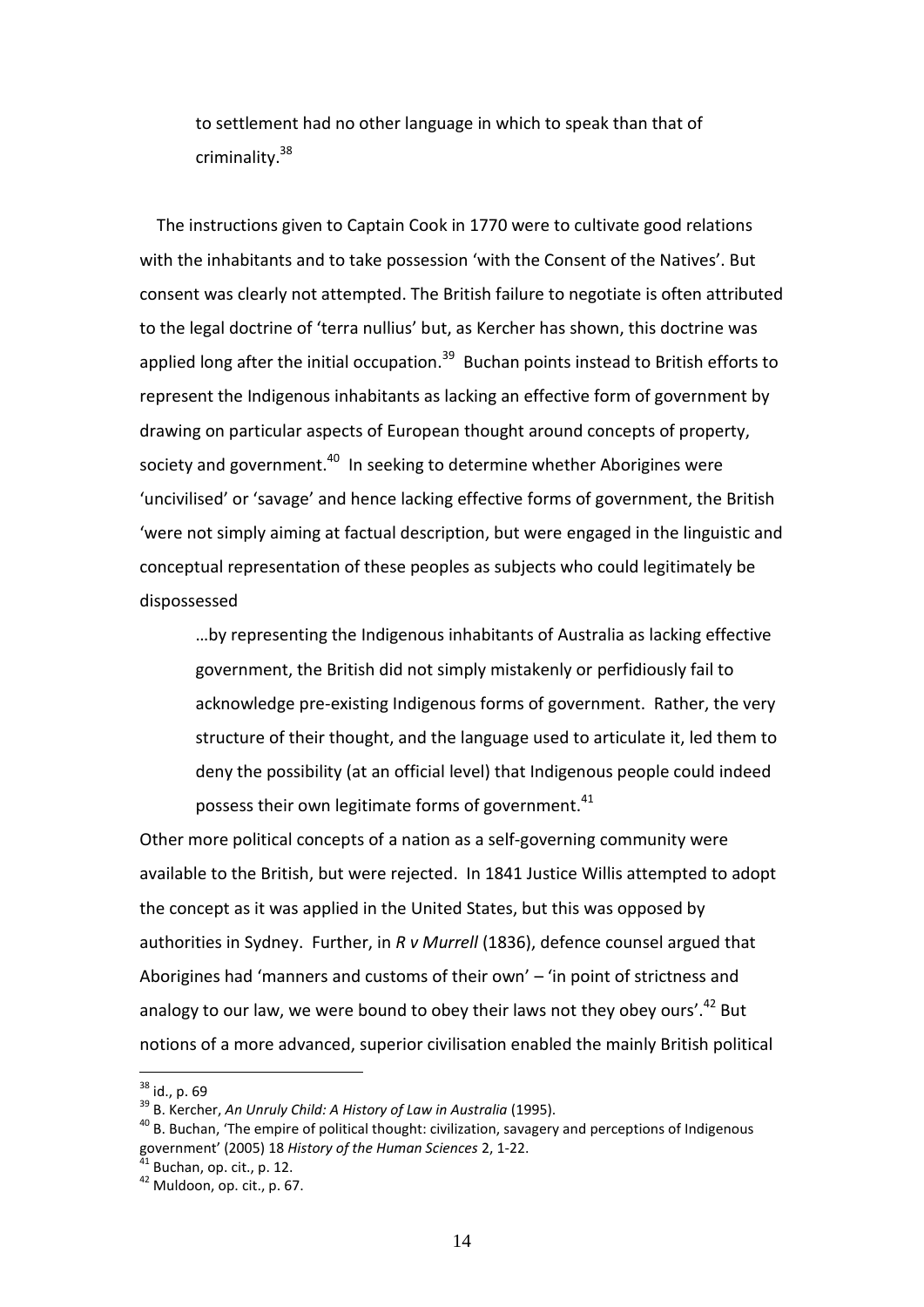thinkers to portray Indigenous peoples, especially as a consequence of their 'primitive' means of subsistence, as being in want of effective government, or indeed any government at all. $^{43}$ 

 By the early twentieth century the bare-life conditions of Aboriginal peoples were such that the Australian national and state governments took it upon themselves to attack Aboriginal communities as a matter of policy. Firstly, the newly-formed national government revoked the citizenship rights of Australian Aboriginal peoples. Secondly, the state welfare boards removed thousands of children from their parents and placed them in foster homes or institutions:

The watershed cases of the 1830s…redefined settler sovereignty as a territorial measure of authority that left little or no space for indigenous rights to property, to sovereignty, or to jurisdiction. They re-crafted plural settler polities into modern nation-states whose legitimacy was predicated on the subordination of indigenous rights. The many acts of dissolution, oppression, and marginalisation that followed were all performances of sovereignty. State legislation displaced Aborigines from their country to missions – a systematic attempt to erase indigeneity through spatial, social, and legal domination.<sup>44</sup>

 We may observe, in these manoeuvres of displacement, glimpses of a merging of sovereign and disciplinary forms of power that are made bare by the presence of the white overlord. We may also observe the category of race as central to a series of questions around the constitution of political power in the colonial period, but which are occluded as these questions begin to merge around disciplinary forms of power based around science, rationality and specialisation.<sup>45</sup> 'The people' is replaced by questions of population and a series of questions about its wealth, health, distribution and its bio-technical existence, while its attachment to 'race' becomes submerged. The constitution of specifically liberal forms of governing moves beyond

 $43$  Buchan, op. cit., p. 4.

<sup>44</sup> Ford, op. cit., p. 205-6.

<sup>45</sup> M.Dutton, '911: The after-life of colonial governmentality' (2009) 12 *Postcolonial Studies* 3, at 306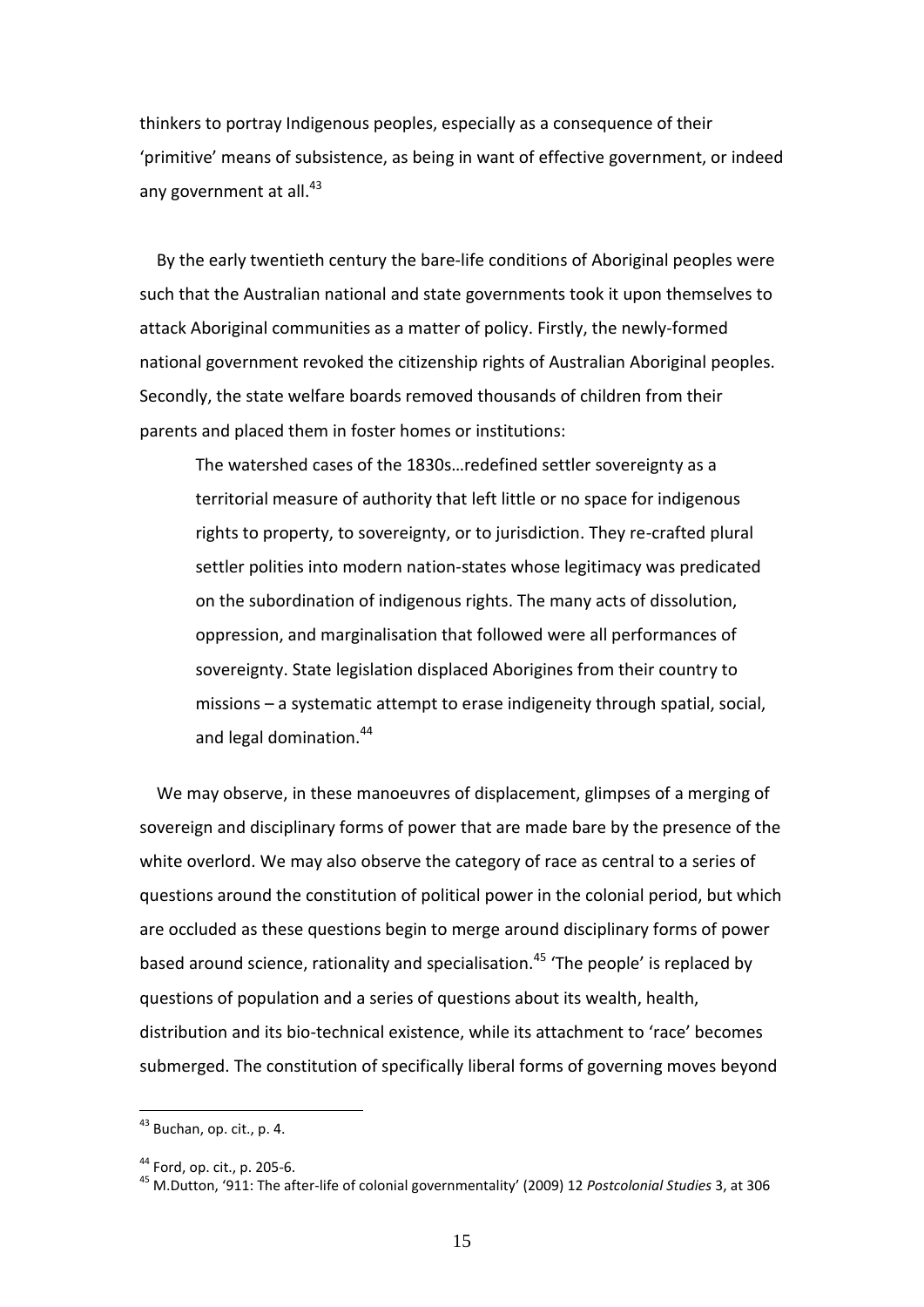the binary of 'them and us', 'Europe and its Other' to cluster around a more complicated sets of concerns about life based on 'statistical probabilities and rational normative discourses'.<sup>46</sup> Foucault's notion of governmentality contains an elaboration of a 'warlike relation' that still is 'rumbling away…beneath political power'.<sup>47</sup>

## COMBAT, STRATEGY, TACTIC, MANOEUVRE

Almost forty years after the settlement of the Port Philip District, the missions had become sites of rigorous and systematic attempts to destroy families, economic independence and Aboriginal identity. The missions produce evidence of resistance to sovereignty, which Muldoon suggests had no other language to speak other than that of criminality. The activities of the Aborigines Protection Board in the colony of Victoria, built around discipline and biopolitics, are framed in the language of law which derived from the various Victorian Aboriginal Protection Acts.<sup>48</sup> That their actions are consistent with the conduct of war – combat, strategy, tactic and manoeuvre - are evidenced in the machinations of the Protection Board as it sought to implement a series of measures to close the missions and break up familial relationships. Moreover, these actions were willed rather than determined by contemporary ideological shaping, as is evidenced by the statements of political adversaries. Many contemporary observers understood claims to British sovereignty to be a fiction.

In Victoria during the mid- to late  $19<sup>th</sup>$  century, the colonial government established missions to 'protect' the remaining survivors of the British occupation, which had reduced the original inhabitants from more than 15,000 in 1834 to below 3,000 in 1851, and by the 1920s to about 500 people.<sup>49</sup> The official statistics are premised on resolution of a range of definitional issues regarding Aboriginal identity,

 $46$  id.

<sup>47</sup> Id., p.305; M. Foucault *Society must be defended. Lectures at the College de France, 1975-1976*. Trans. D. Macey, (1976/2003).

 $^{48}$  A. Hunt, 'Foucault's Expulsion of Law: Towards a Retrieval', op. cit., 1-38; A. Hunt and G. Wickham, *Foucault and Law. Towards a Sociology of Law as Governance* (1994); N. Rose and M. Valverde, M 'Governed by Law?'(1998) 7 *Social and Legal Studies*, 541-551.

<sup>49</sup> A. Campbell, Victorian Aborigines. *John Bulmer's Recollections 1855-1908* (1994) xii; R. Broome, *Aboriginal Victorians. A History since 1800*, (2005).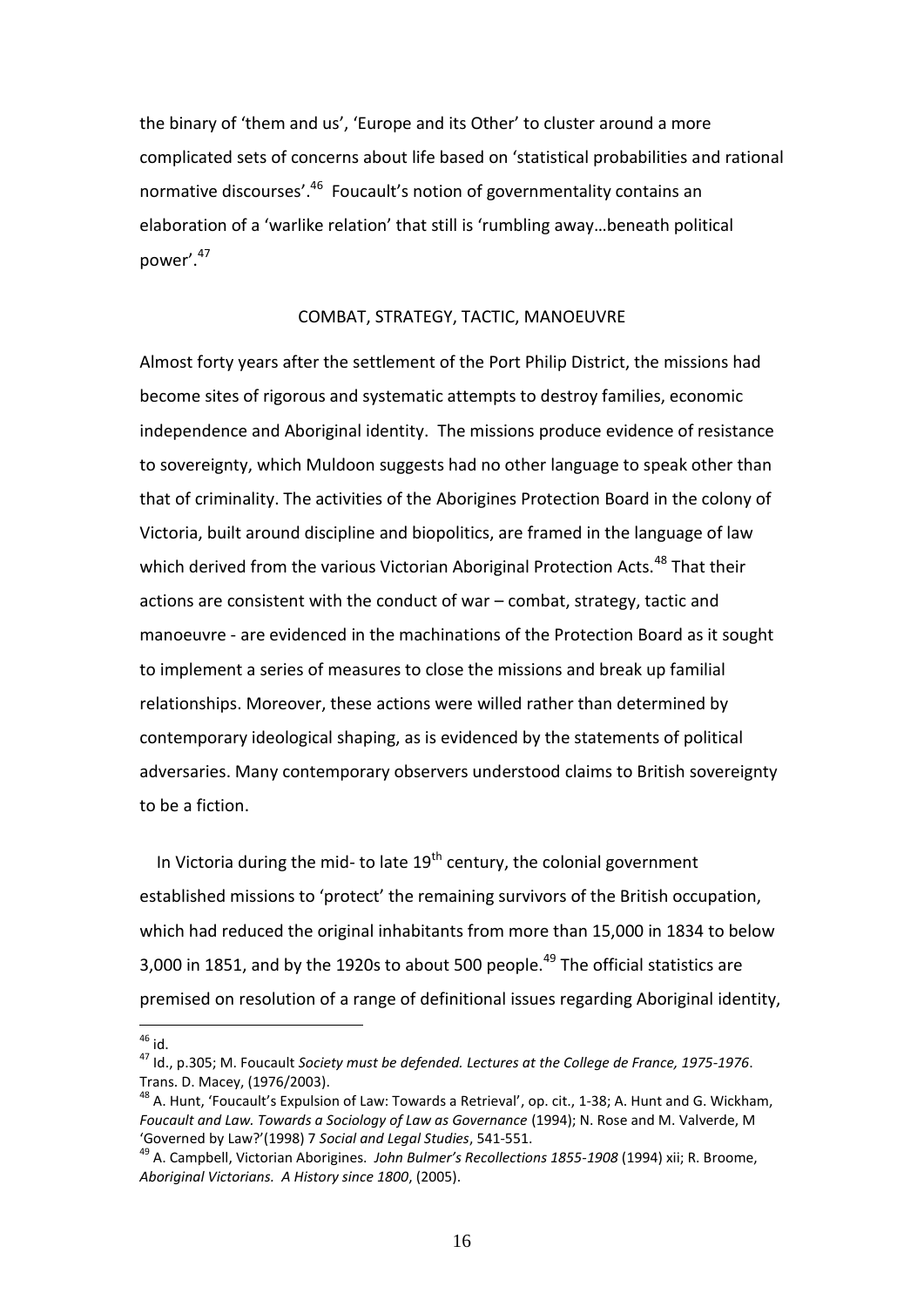especially the counting of Aboriginal children, since after the passing of Aboriginal Acts during the last half of the 19<sup>th</sup> century most children of mixed European and Indigenous parentage were not regarded as Aborigines.<sup>50</sup> There were an estimated thirty cultural-language groups made up of hundreds of clans or land-owning groups comprised perhaps 60,000 people before the European arrival.<sup>51</sup> Compared with other districts, the Victorian colonial experience was distinctive in that there were few convicts, the occupation was swift due to fewer geographical obstacles (such as the Blue Mountains west of Sydney), the abundance of rich grasslands for sheep grazing, and because the Whig liberal outlook in Britain at the time sought unprecedented steps to try to protect Aboriginal people from the murderous onslaught experienced in other parts of the country. At the time of settlement of the Port Phillip District the Whigs were in government in Britain and influenced by a pressure group of humanitarians and evangelicals, and the latter, known as the Clapham Sect, had pressured the Liberal Government to assist emancipation of African slaves in the British West Indies. The Sect then looked to indigenous peoples in the British Empire, establishing a select committee to call for better protection and attempt to ameliorate the effects of British colonialism on those peoples.<sup>52</sup>

The policies of protection after the mid-19<sup>th</sup> century were motivated in part by what was seen to be the inability of the authorities to safeguard Aboriginal people from settler violence and secure access to schooling and other services in the face of European resistance. On the other hand, as Broome suggests, the motive may be to convince the British government to allow pastoral settlement to go ahead on the south-eastern coast. Sandor observed that a major objective of placing on reservations a population of tuberculotic and otherwise unhealthy Aborigines was to minimize the health risk to Europeans - the Port Phillip Association had set down its aims for protection as '... the civilization of the native tribes... and pastoral pursuits'.<sup>53</sup>

<sup>50</sup> P. Read, 'How Many Separated Aboriginal Children? (2003) 49 *Australian Journal of Politics and History*, 2, 155-163.

<sup>51</sup> Broome, op. cit., p. xxi

 $52$  Broome, op. cit., p. Xxiii.

<sup>&</sup>lt;sup>53</sup> D. Sandor, (1990) 'Protecting' Aboriginal Children: Segregation, Assimilation and Collusion (1990), p. 3.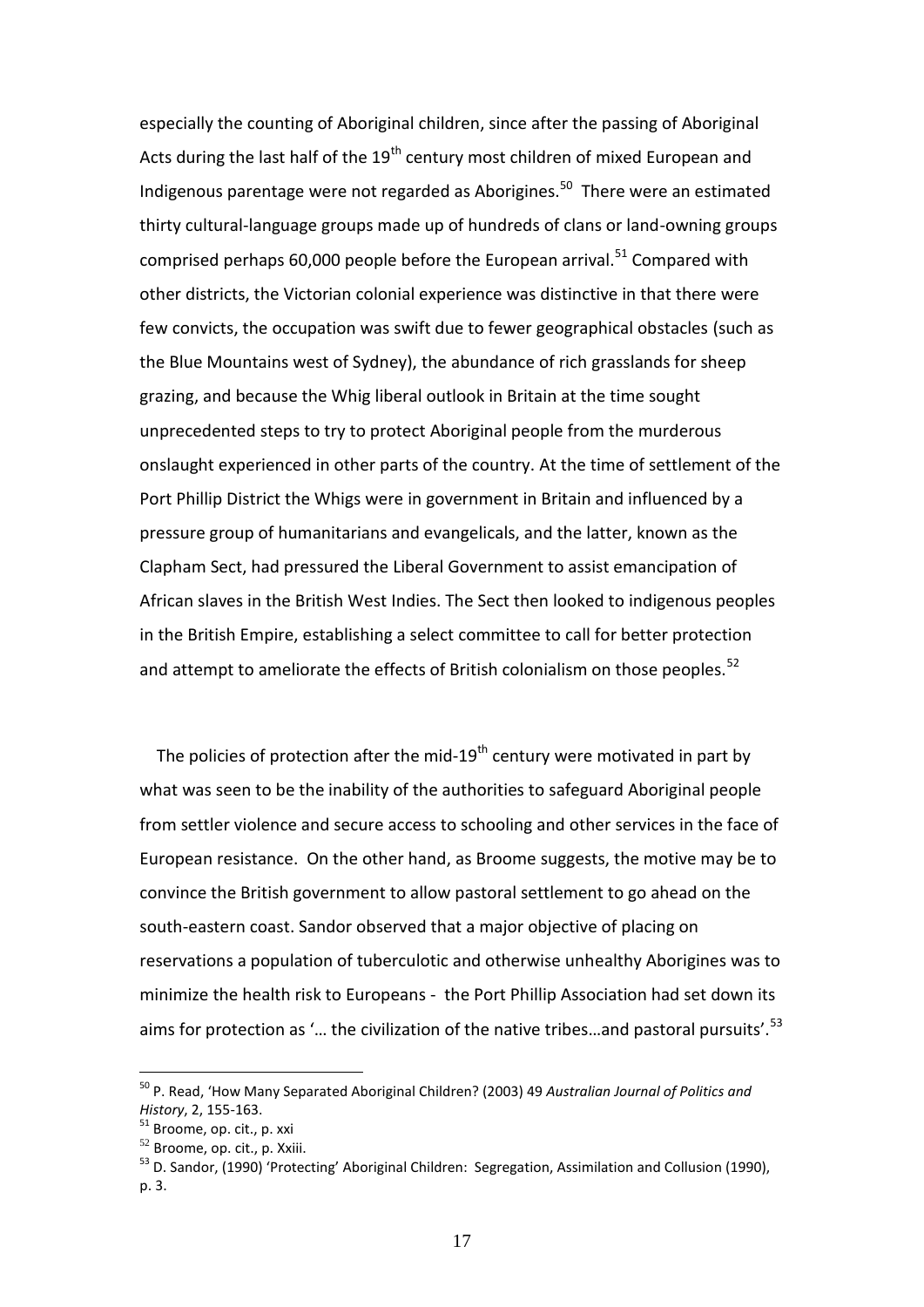Whatever the motives, at least three-quarters of the Aboriginal population in the Port Phillip district died during the period of 'protectionism'.<sup>54</sup> Broome claims the influence of so-called 'humanitarians and evangelicals' led to the only treaty ever offered to Aborigines in Australia, later retracted by the Colonial Office, and the establishment of the first protectorate legislation enacted by a colonial government, a unique Aboriginal administration and a network of Aboriginal reserves and missions.<sup>55</sup>

 A central Board for the Protection of Aborigines was established in 1860, based on an earlier Protectorate formed in 1838, to act as guardian and protector of indigenous people in the colony. From the 1860s a Royal Commission was appointed to investigate increasing rates of Aboriginal mortality as well as allegations of mismanagement at the mission stations. A new *Aborigines Protection Act* 1886 gave the Board new powers to define Aboriginality, and those subsequently classified as 'half-caste' were increasing in number and cost. $56$  Thus began a period of governance of Indigenous people, lasting until at least the 1970s, which Broome describes as culturally the most dangerous: the breaking up of families, removal from land, and denial of identity.<sup>57</sup> The takeover of land and the spread of European settlement continued through the colony of Victoria; at the same time, rates of morbidity and mortality among Aborigines increased and the costs of maintaining

<sup>54</sup> S. Andrews, 'Victoria' in W.M. Murray (ed.) *The Struggle for Dignity*, 1963.

<sup>&</sup>lt;sup>55</sup> Broome, op. cit., p. xxvi.

<sup>56</sup> Victoria. *The Aborigines Protection Act* 1886. An Act to amend an Act intituled (sic) *An Act to provide of the Protection and Management of the Aboriginal Natives of Victoria*, Victorian Government Gazette, 10 December 1886. s.4.

The following persons shall be deemed to be aborginals (sic) within the meaning of the Principal Act:-

<sup>(1)</sup> Every aboriginal native of Victoria.

<sup>(2)</sup> Every half-caste who habitually associating and living with an aboriginal within the meaning of this section has prior to the date of the coming into operation of this Act completed the thirtyfourth year of his or her age

<sup>(3)</sup> Every female half-caste who has prior to the date aforesaid been married to an aboriginal within the meaning of this section and is at the date aforesaid living with such aboriginal

<sup>(4)</sup> Every infant unable to earn his or her own living, the child of an aboriginal within the meaning of this section, living with such aboriginal'

<sup>(5)</sup> Any half-caste other than is hereinbefore specified who for the time being holds a licence in writing from the Board under regulations to be made in that behalf to reside upon any place prescribed as a place where any aboriginal or any tribe of aboriginals may reside Victoria. *Aborigines Protection Act 1886* s. 4 .

<sup>57</sup> Broome, op. cit., pp. 185-206.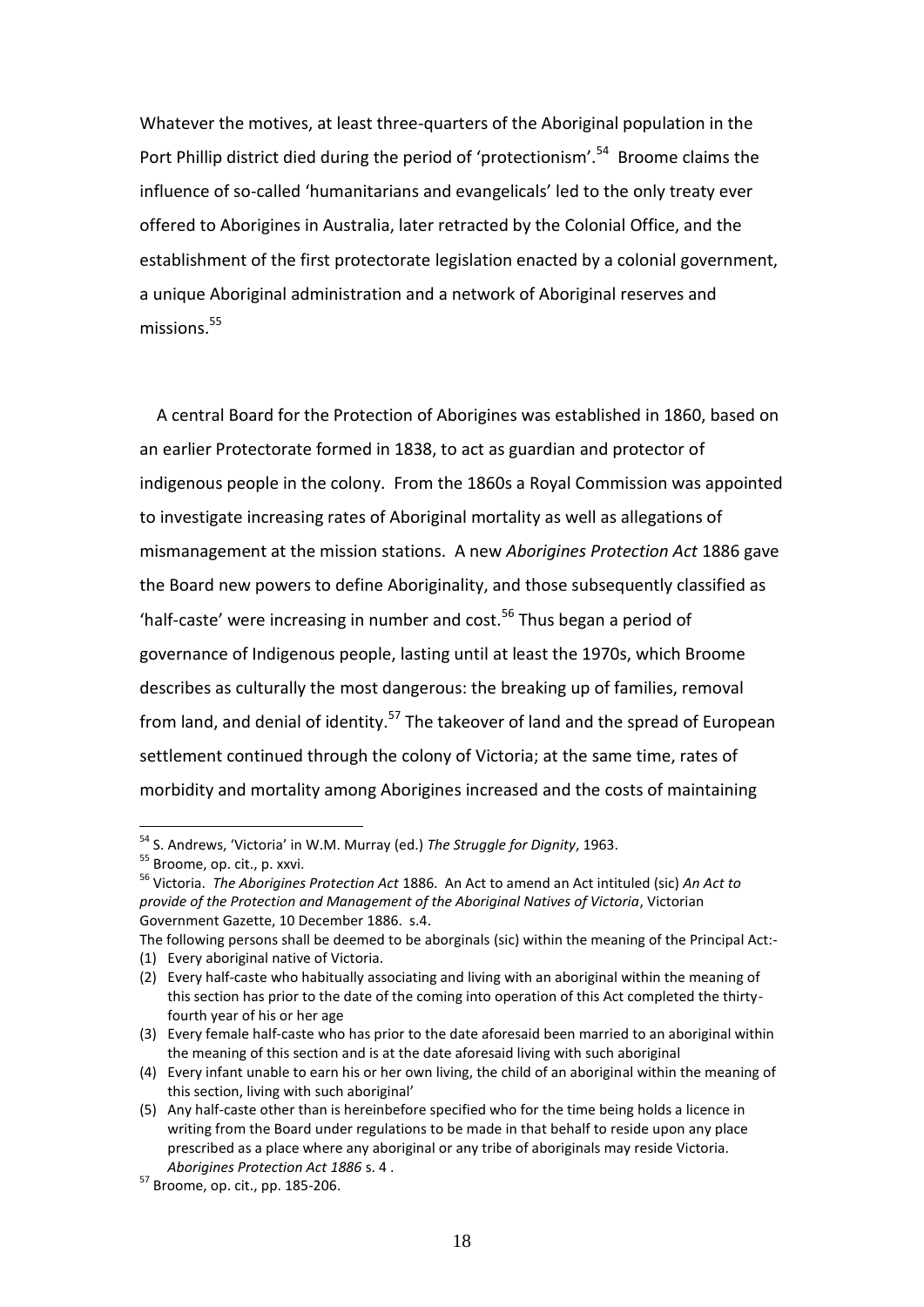mission stations rose. Public utterances of officials during this period reflected the racial thinking of the period, but as Broome shows, leaders such as Victorian Premier John Murray privately confessed to the 'usurper's anxieties about ownership':

though the white man may have a legal right to the land, we must not forget that, after all, in a higher court, the blackfellow would be able to establish a much stronger moral right to the land than any of our white friends who own them today.<sup>58</sup>

However, in the absence of this 'higher court', the imagery of liberal government was to maximise the freedom of subjects and to govern through this freedom. From this point of view, a function of the missions was to deny sovereignty in relation to Aboriginal peoples, or at the very least maintain an ambivalence by means of a 'Protectorate', while at the same time establishing relations of force over populations considered only partly Aboriginal. As an element of a genealogy of selfdetermination,<sup>59</sup> liberal governance thus set about defining and separating out a 'half-caste' population and then obliging this population to be free to join the labour force and compete in the marketplace. This obligation to observe the discipline of the market was founded not on a discourse of sovereignty and law but rather political economy and the discourse of norms. The code of normalization refers to a field of human sciences, which incorporated theories of race.<sup>60</sup> Underpinned by the designation of some Aboriginal populations as 'non-Aboriginal', and achieved through the establishment and expansion of the system of mission stations and subsequent separations within it, the fate of Aborigines could appear as an expression of individuals' actions in the world rather than an expression of race war. Resistance to these attacks on identity and culture similarly could appear as individual, isolated and non-political, if the latter refers to the 'action of the norm' rather than a response to political domination.

<sup>58</sup> Op. cit., p. 199

<sup>59</sup>P. O'Malley 'Indigenous Governance' in *Governing Australia. Studies in Contemporary Rationalities of Government*, ed. M. Dean and B. Hindess (1998) 159

 $^{60}$  M. Foucault ((1976/2003), p. 38.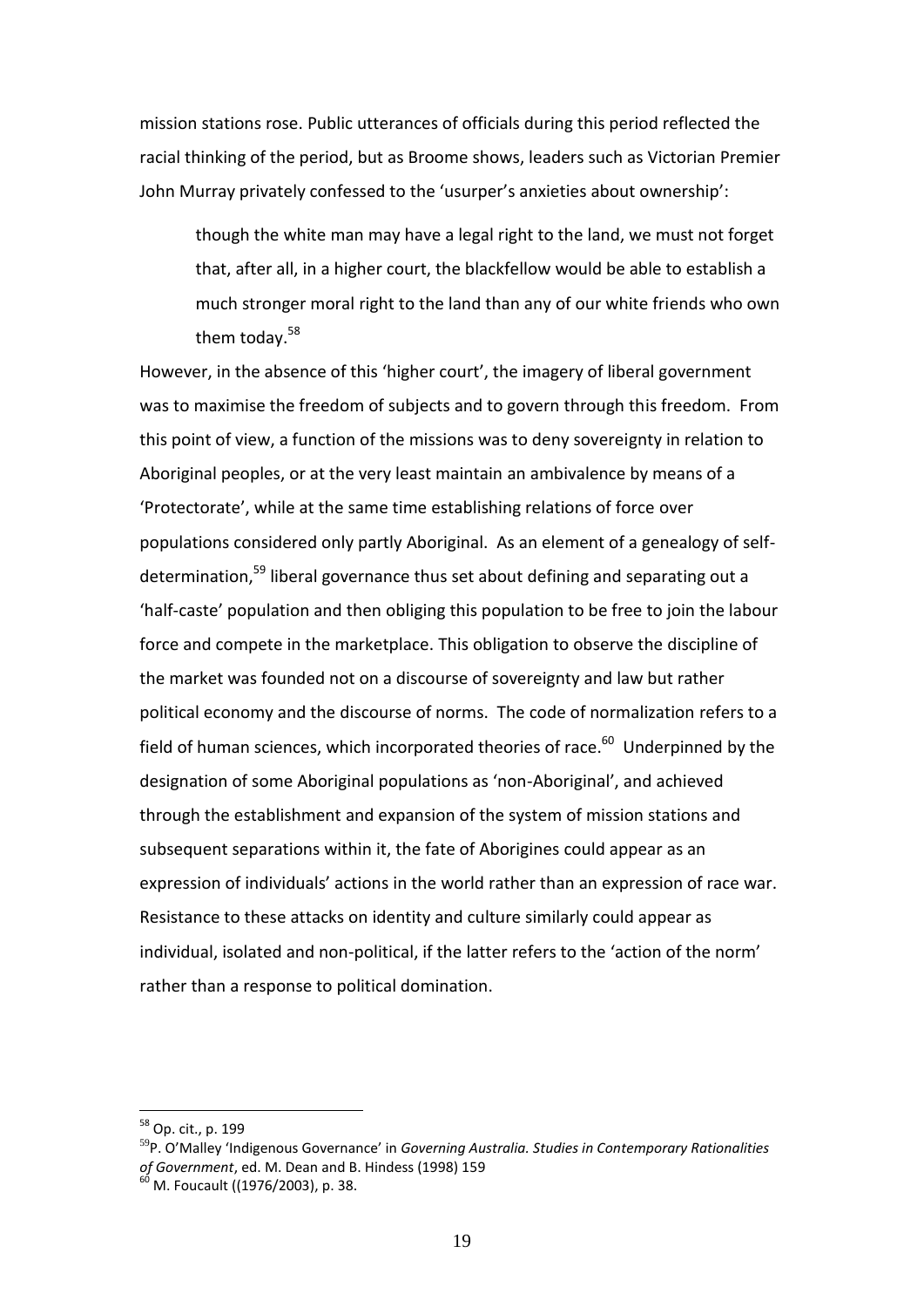The mundane management of Indigenous peoples in the missions provides glimpses of how resistance came to be translated according to liberal forms of governing.<sup>61</sup> The Office of the Board for Protection of the Aborigines was located in the City Bank Chambers in Melbourne; in 1890 its Chairman was the Chief Secretary in the Victorian Government, and the members consisted of members of the Victorian parliament, educationists and an assortment of senior public servants. Albert Le Souef, for example, was Director of the Zoological Gardens, and Alexander Morrison was headmaster of Scotch College, a leading Melbourne private school. The Board exercised close and ongoing connections with each of the missions spread around the colony, and provided detailed advice and guidance on matters of staffing, funding, and rules over the movement of the inhabitants of the missions. The missions themselves were usually headed by a minister of religion, who reported to a General Inspector and Secretary. Schooling, religious services, and work on the mission were the daily routine, and a daily 'roll call' was conducted.

 From the *Act* and its regulations, and in the records and correspondence of the Protection Board, it is clear that a number of strategies were put in place during the last decades of the  $19^{th}$  and the early 20<sup>th</sup> century to try to draw the different Aboriginal groups into a dependent, perhaps suppliant relationship with settler society. This was attempted through a range of strategies that problematised fundamental elements of life-politics - the constitution of Aboriginal identity, the control of bodies and spaces in which Aboriginal people would live and labour, and the placing into 'darkness and silence' the possibility of alternate powers to claim possession and occupation of the land.<sup>62</sup> Regulations under the *Act* stipulated that Aborigines were required to live on the mission, and at the same time required to perform work to be permitted to draw rations: '…any Aboriginal, residing on a proscribed Station shall do some reasonable amount of work, and anyone refusing to

 $61$  O'Malley, op. cit., p. 158.

<sup>62</sup> M. Foucault *Society must be defended. Lectures at the College de France, 1975-1976*, (1976/2003). op. cit, p. 70.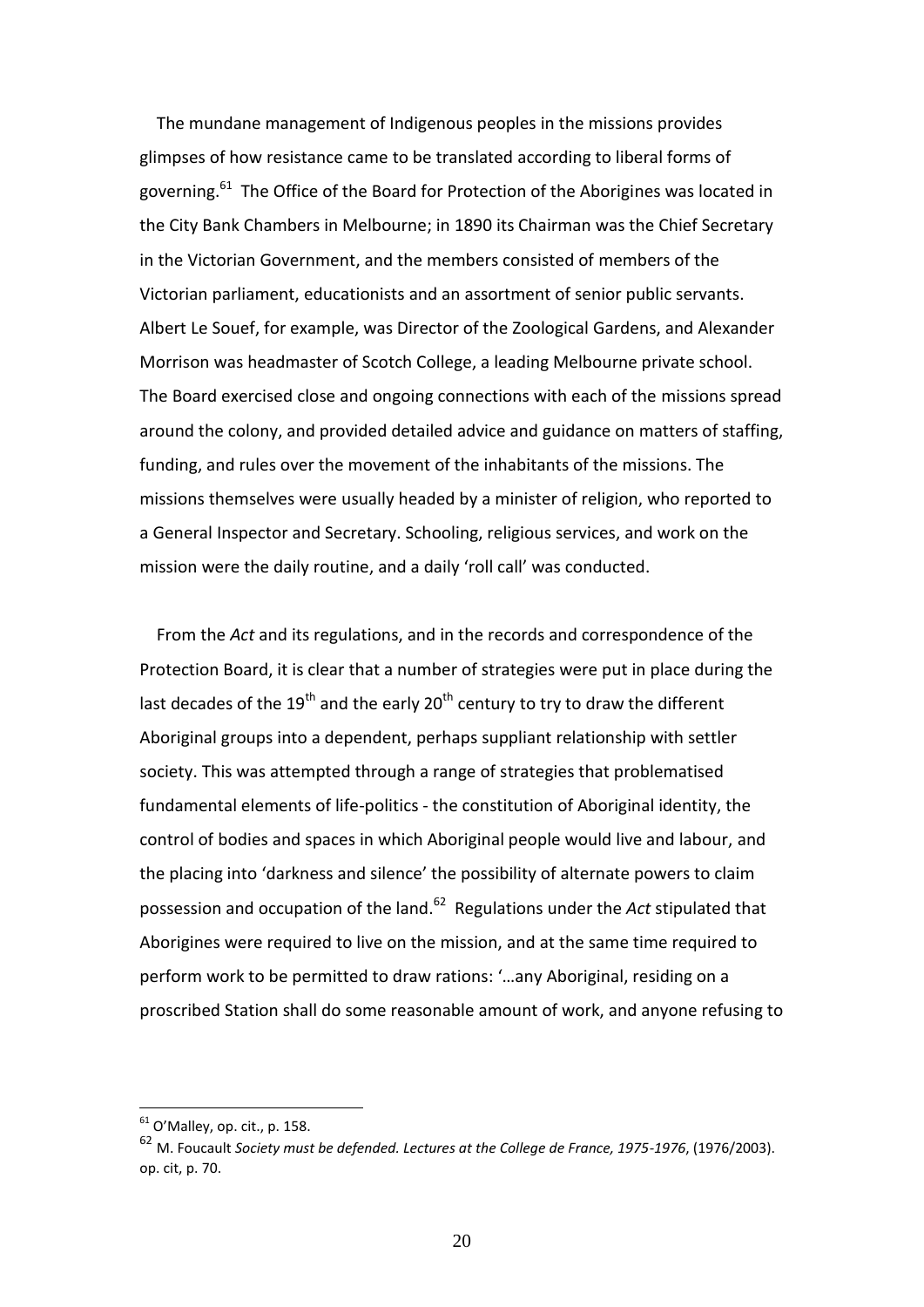do so when required shall have his supplies stopped until he resumes work'.<sup>63</sup> The Board instructed its managers and agents on the missions that Aborigines were required to 'provide for their own wants': 'it is not intended that the Aborigines should derive their subsistence wholly from the liberality of the Government and, indeed, the sum voted for the supply of stores each year is inadequate to provide for their wants'.<sup>64</sup> By the turn of the 20<sup>th</sup> century there were six missions spread across the colony. The Board tried unsuccessfully to close many of the missions and transfer 'Blacks' (also called 'full bloods') to a single mission in a remote area of the state at Lake Tyers. The *Act* of 1886 reversed the definition of 'Aboriginal' so that those people who were seen as 'part-Aboriginal' were no longer Aboriginal under the terms of the Act. Regulations forbad half-caste people access to the mission stations and their families, which had the immediate effect of separating family groups, reducing the productiveness of the missions, and denying Aboriginal identity. The purpose was to 'merge' Aborigines with the white population. With the anticipated 'dying out' of the 'Blacks', this tactic would remove the Aboriginal population – it would 'simply be cleared out of the way'. $65$ 

 Children were removed from their parents on the missions when they were old enough to work, and under the authority of the Protection Board were sent out to service following a period of training, or for adoption with non-Aboriginal families. From 1900, Aboriginal children removed from their families and the communities in the mission stations were passed over to the Department of Neglected Children and Reformatory Schools to be placed in an institution or sent out to 'service'. Under this administration Aboriginal children were subject to provisions akin to a system of indeterminate sentencing that for many years had been applied to non-Indigenous offenders. Older people were given three years to find work and accommodation and were then excluded from the missions and their families.<sup>66</sup> The records of the Protection Board indicate that the first signs of 'trouble' and criminality with the

<sup>&</sup>lt;sup>63</sup> Public Records Office (PRO). Central Board for the Protection of Aborigines: Correspondence Files 1889-1946, Victorian Public Records Office 1694 P0000, Unit 1 (1896).

 $^{64}$ ld.

<sup>65</sup> Hindess (2001), op. cit. p.101

<sup>66</sup> D. McCallum, 'Law and Governance in Australian Aboriginal Communities: Liberal and Neo-liberal Political Reason' (2005) 13 *The International Journal of Children's Rights*, 3, 333-350.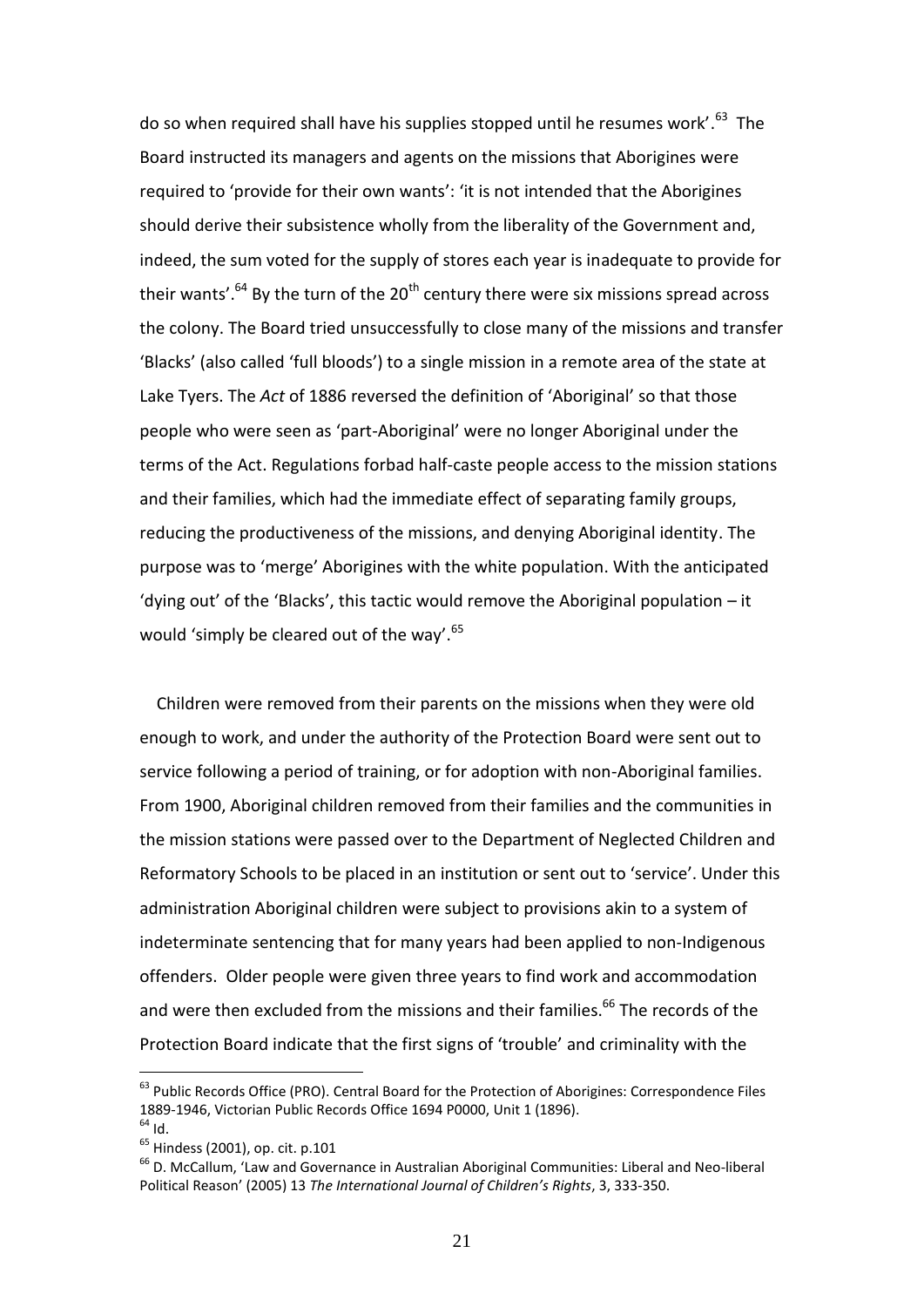policy of removing children from the missions were the half-castes 'hanging around the missions' when they were supposed to be joining the workforce, and drawing on the rations of their full-blood relatives on the mission stations.

I am sorry to say that there is a general tendency among the young people to be lazy, disobedient, and careless, which, if not stopped in due time, will become very troublesome to the Board and dangerous to the white population as well as for themselves.<sup>67</sup>

The Board had reported the ongoing problem of the young half-caste men 'ready to take advantage' of anyone receiving rations.<sup>68</sup> Under the *Act*, rations for half-castes were stopped immediately they reached the lawful age, but the Aborigines Board knew that they were drawing on the rations of their families living on the mission and that this was a disincentive to 'moving them on'.

We found that those who could not make their rations last were those [crossed out and replaced by the word] *families* who had friends and visitors. Half caste people who have no business on the Station. Only three pounds of meat has been given to these people per week as it was thought best they should to some extent rely on their own rations.<sup>69</sup>

The Board's records show that trouble-making is consistently depicted as activities which put at risk the Government's aim of reducing the size of the missions, and that access to rations explained the failure of the scheme to move the half-castes off the mission. It was the policies of removal, however, that underpinned a criminalizing of the 'young half-caste'. The Board wanted 'our young half-caste people' to persevere in making a living '… otherwise they would just return to the mission'. Biopolitical interventions extended to concerns about Aboriginal men wanting to marry 'girls of mixed blood', who were forced to run away from the missions because such unions were not allowed for under the Act. In such cases, the men ran away from the

 $67$  Victoria, 1899-1900. 35<sup>th</sup> Report of the Board for the Protection of the Aborigines, Victorian Parliamentary Papers (VPP), Session 1900, vol.4.

<sup>&</sup>lt;sup>68</sup> Victoria, 1890. Annual Report of the Board for the Protection of Aborigines 1890. Victorian Parliamentary Papers (VPP), Government Printer, Melbourne.

<sup>&</sup>lt;sup>69</sup> Victoria, no date [early 1890s]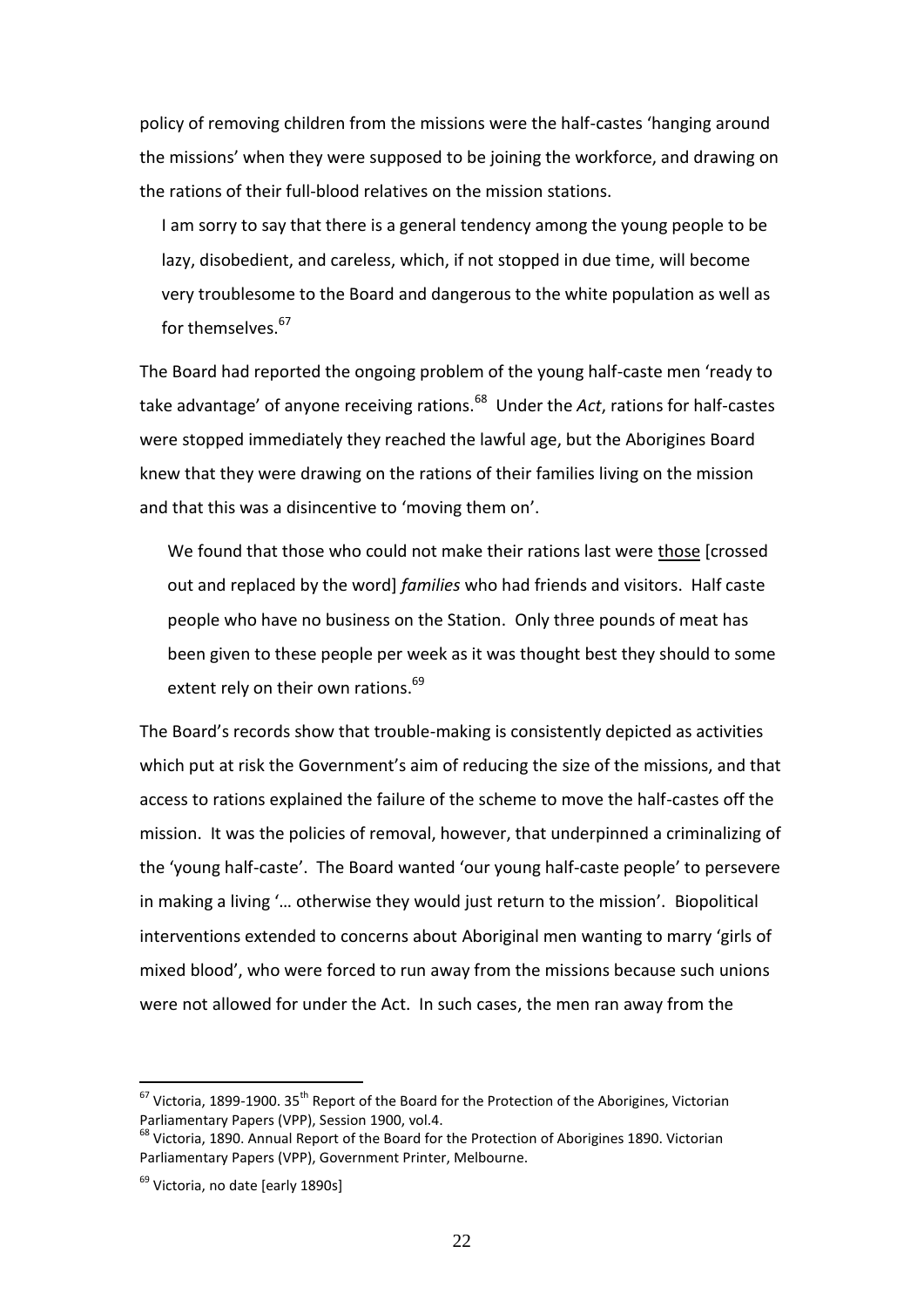mission and were 'forced to immorality and take to their old way of inducing girls to go with them and thus they live together without being married at all'.<sup>70</sup>

 In the correspondence between the Board and the managers of the missions and their supervisors, the issues of 'blood' and 'colour' presented a continuing concern for administrators. They reported on constant attempts by Aborigines to challenge the regulation that deemed 'full-bloods' the only legitimate recipients of rations. It was also made clear that children from other colonies were being supported by the Board by moving onto missions and drawing rations. The 'trouble-making' involved in wilful sharing of resources demonstrates a racialised disparity with the white lawbreakers. Compared with the European policies of building support for the norms of family life, Aboriginal getting-together with family and sharing resources was instead criminalized by those administering the Act. Resistance to the official definition of 'Aboriginal' was itself an offence.<sup>71</sup> So the racialised disparity of criminalizing Aboriginal people who were found to be breaking the provisions of the *Act*, by attempting to draw rations and support from their families on the mission, was accompanied by another provision that allowed those same children who had been separated from their parents and sent into foster care or into service to be institutionalized for an indefinite period, without any appearance before a court. Disparities also appeared in the judgment about who should and who should not be entitled to reside on the mission. Again, these were administrative decisions underpinned by changes to legislation in the 1890 *Act* making it an offence to 'harbor any aborigine … unless such aborigine shall from illness or from the result of accident or other cause be in urgent need of succour'.<sup>72</sup> It is in these terms that we can begin to interpret Muldoon's claim that Aboriginal resistance to settlement "...had no other language in which to speak than that of criminality".<sup>73</sup> Throughout this period, systems of security underpinned by law (in the case of the Northern Territory, the 'legal' segregation of persons defined as Aborigines beginning with the

 $70$  Victoria (1890), id.

 $71$  Victoria. Aborigines Protection Act 1890, s.13.

<sup>72</sup> id.

 $73$  Muldoon, op. cit. p. 69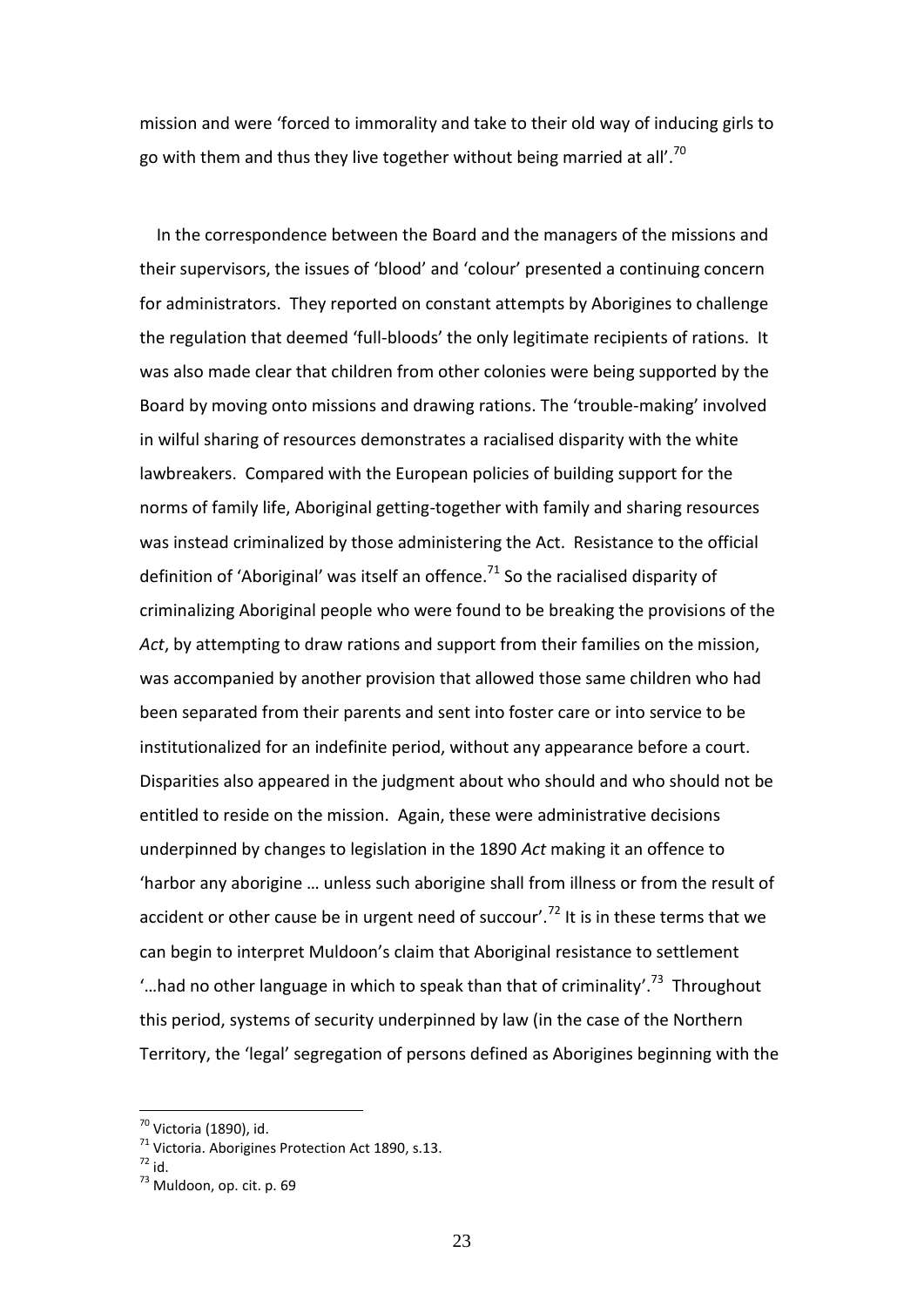*Northern Territories Aborigines Act* 1910) established a juridical combination of law and regulation that gave protection officers direct powers over basic life circumstances, in particular, control over miscegenation.<sup>74</sup>

 Scientific views of the superiority and inferiority of races had become prominent among some Europeans as a rationale for the 'clearing away' of those referred to as the 'full bloods'. Once again, the translation of race science requires a local, practical engagement with the particular circumstances of the Australian colonial setting.<sup>75</sup> What came to be taken as a given in science shifted in the  $19<sup>th</sup>$  century to accommodate a range of different perspectives on the origins of Australian Aborigines and their likely destiny. There is evidence that environmentalism influenced early  $19<sup>th</sup>$  century ethnographers' views on the condition of Aboriginal people, indicating that their supposed lack of sophistication and civilization was due to the inadequacies of their environment, while towards the end of the century the view that Aborigines were different in their 'natural' capacities and were remnants of an about-to-be extinct race became more prominent.<sup>76</sup> But throughout the 19<sup>th</sup> century the focus of scientific attention was on the origins and significance of racial differences in Indigenous people as these might affect the future of the white race in the new settlement in Australia. In the lead-up to World War 1, many scientists were convinced that Aborigines were the remnants of an earlier Caucasian invasion which had either eliminated or absorbed the first inhabitants and hence provided the groundwork on which to speculate about the white race in the antipodes. Anderson observes that the doctors who were drawn to Aboriginal studies seemed to be more interested in discerning racial types and tracing human genealogies than recording the 'pathophysiological mechanism' that led to Aboriginal demise on contact with the white invader.<sup>77</sup> But many did not countenance the continued deterioration of the Aboriginal population. Scientific enquiry may have accepted that culture derived from inherited racial capacities rather than historical circumstances, and that 'race

 $74$  D. Howard-Wagner, op. cit., p.221.

<sup>&</sup>lt;sup>75</sup> W. Anderson 'From subjugated knowledge to conjugated subjects: science and globalisation, or postcolonial studies' (2009) 12 *Postcolonial Studies*, 4,

<sup>&</sup>lt;sup>76</sup> Hindess (2001) op. cit., p 103.

<sup>77</sup> W. Anderson, *The Cultivation of Whiteness. Science, Health and Racial Destiny in Australia* (2002).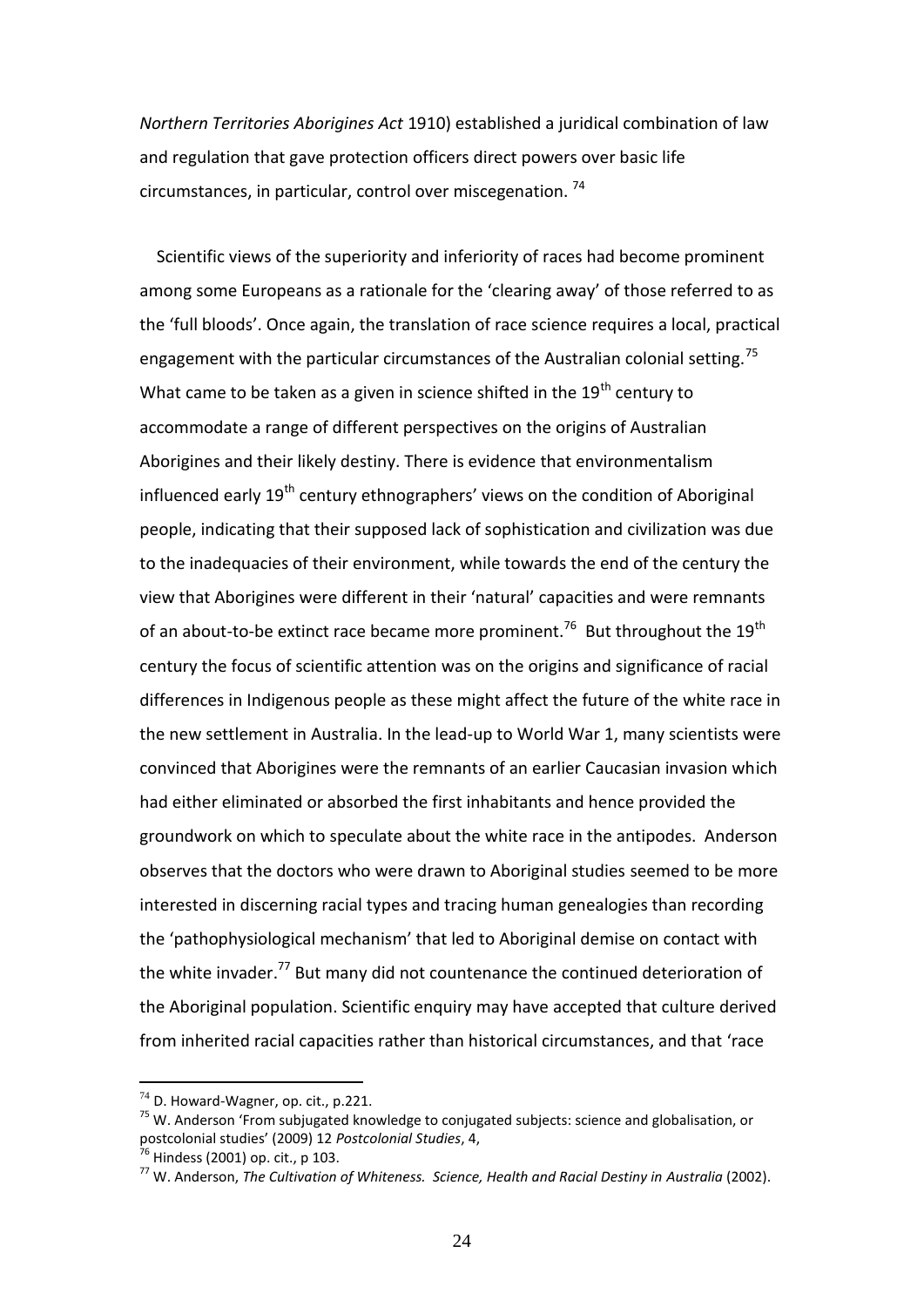struggle' shaped history. But many were also alert to the Lamarckian dynamic evidenced in Aboriginal peoples' rapid adaptation to local needs. Rarely were early Australian doctors driven to an uncompromising hereditary view of the Aboriginal condition, and most supported and argued for the view that 'a change in environment would change the race'.<sup>78</sup>

 Nevertheless, contemporary observers were appalled at the effects of European settlement on Aboriginal health. A non-medical visitor to the Lake Tyers settlement in 1918 was able to observe the emaciated condition of the people and how the seaair and winter conditions was obviously having serious effects on children suffering from tuberculosis.<sup>79</sup> There was an international scandal about Australia's policies of Aboriginal child removal in the 1920s and 30s when mission educator and activist Mary Bennett, in her 1933 paper to the Dominion Women's British Commonwealth League in London, denounced the removal of Aboriginal women and girls as 'akin to slavery' and as contravening the League of Nations Covenant and Slavery Convention.<sup>80</sup>

 In the following decades, government sought to construct rationalities of rule that developed from ideas of assimilation, and then self-government, in contexts of continuing dissent. For example, the period between 1967, when constitutional amendment allowed Indigenous people to be counted as citizens and new policies advocated self-determination, and 1996, coinciding with the election of a conservative coalition government, is regarded as a discursive break in the history of Indigenous affairs. Language changed, new entities and categories were brought into being. But as Howard Wagner observes, the language of self-determination and autonomy was largely a 'federal-government construct' which in effect allowed any

 $^{78}$  Ibid, p.67.

<sup>&</sup>lt;sup>79</sup> Public Records Office (PRO). Correspondence 16 May 1918. Central Board for the Protection of Aborigines: Correspondence Files 1889-1946, Victorian Public Records Office 1694 P0000, Unit 1. <sup>80</sup> F. Paisley, 'Race and Remembrance: Contesting Aboriginal Child Removal in the Inter-War

Years'(1997) *Australian Humanities Review*, November; D. McCallum 'Informal powers and the removal of Aboriginal children: consequences for health and social order' (2007) 35 *International Journal of the Sociology of Law*, 1, 29-40.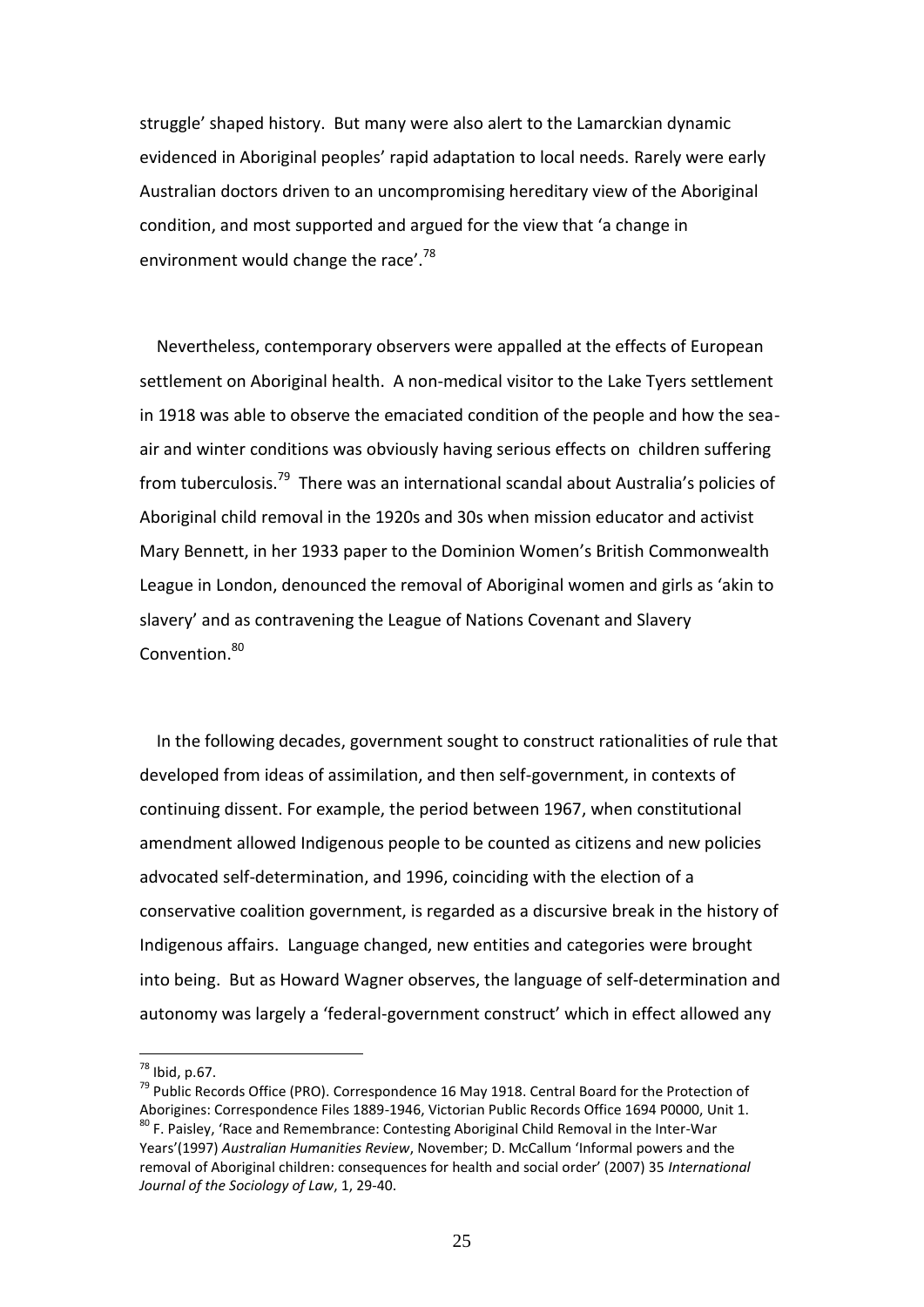tentative moves towards Indigenous self-government to be declared later as simply a failure.<sup>81</sup> These moves helped to provide the political conditions for attempts to return agency for the circumstances of their existence back upon Aboriginal peoples themselves.

## AUTHORITARIAN LIBERALISM / 'RACE' WAR

Decades later, a group called Concerned Australians submitted a report on the Northern Territory Emergence Response to the United Nations Committee on the Elimination of Racial Discrimination, arguing that some of the worst human rights violations in the Western world were taking place in the Northern Territory.<sup>82</sup> In keeping with the post-9/11 descriptions and analyses of extraordinary governmental interventions in which 'normal law' is apparently suspended, such as the US establishment of a prison at Guantanamo Bay, the NT intervention as been described in the language of 'special measures' and 'martial law', a mission to 'stabilize', 'normalize' and 'exit'.<sup>83</sup> The Australian Prime Minister spoke of 'the national emergency' as Australia's version of Hurricane Katrina.<sup>84</sup> The intervention was 'operationalized' under military command and used the language of strategy and tactics to describe its activities. The majority of the measures in fact required new Commonwealth Government legislation to proceed.<sup>85</sup> The *Social Security and Other Legislation Amendment (Welfare Payments Reform) Act 2007* mandated that 50 percent of income support and family assistance payments to Indigenous people living in remote parts of the Northern Territory be managed by the government. The funds could only be used for items considered essential by the government, such as

 $81$  D. Howard-Wagner (2010), op. cit. p. 223.

 $82$  A. Nicholson, M. Harris, G. Gartland (2010), op. cit., n.3, p.5.

 $83$  D. Tedmanson and D. Wadiwel 'Neoptolemus: the governmentality of new race/pleasure wars?' (2010), 16 *Culture and Organization* 1, 7-22.

<sup>84</sup> J.Howard *National Emergency Response to Protect Aboriginal Children* (2007).

*<sup>85</sup>* Northern Territory National Emergency Response Act 2007 (Cth); Social Security and Other Legislation Amendment (Welfare Payment Reform) Act 2007 (Cth); Families, Community Services and Indigenous Affairs and Other Legislation Amendment (Northern Territory National Emergency Response and Other Measures) Act 2007 (Cth); Appropriation (Northern Territory National Emergency Response) Act (No. 1) 2007-2008 (2007) Cth; Appropriation (Northern Territory National Emergency Response) Act (No. 2) 2007-2008 (2007) (Cth).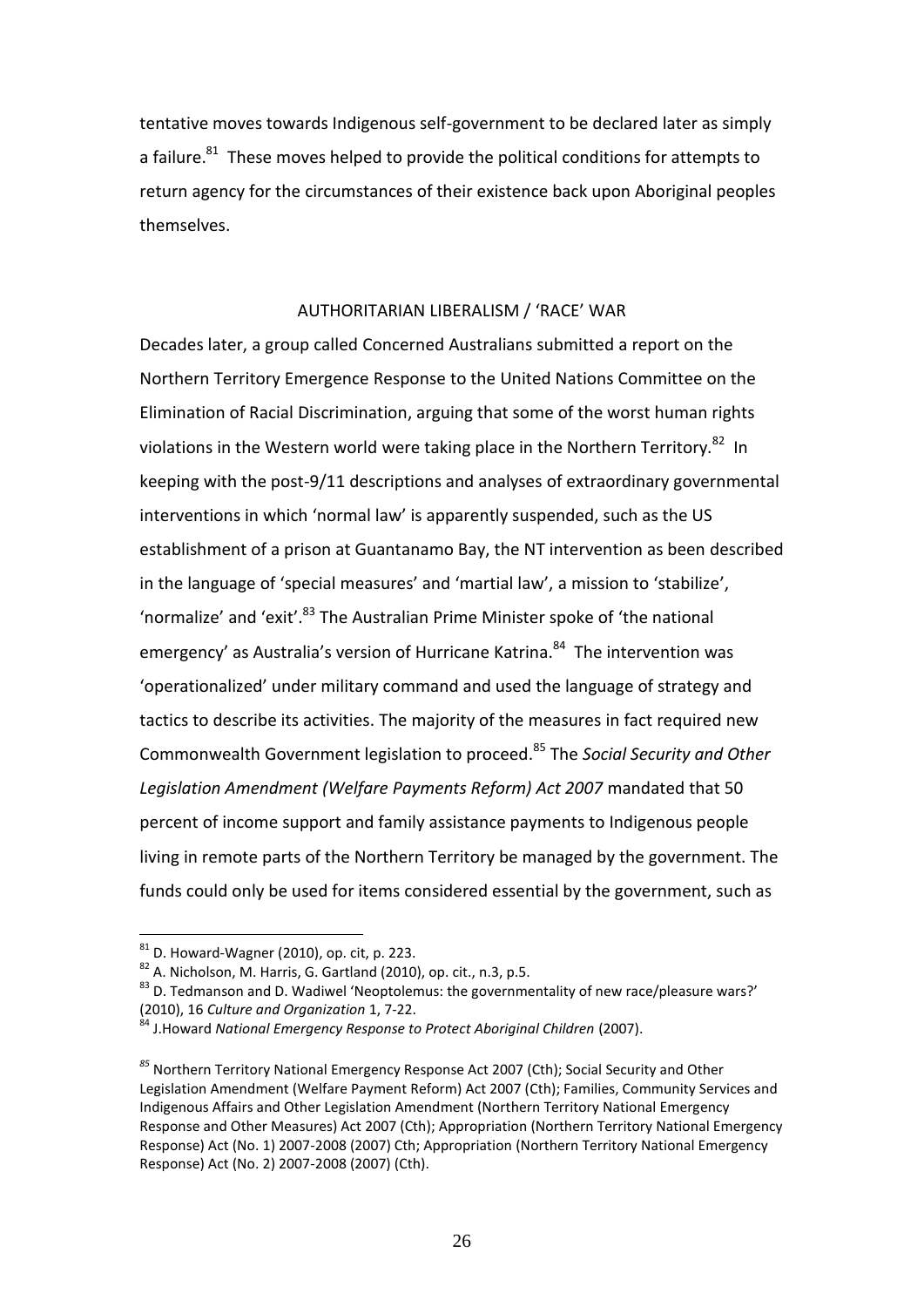food, clothes, rent, electricity, medicine and basic household goods. Not only did this law underpin the government's activities in the NT, it was then extended throughout non-Indigenous welfare recipients across Australia, in order to satisfy requirements for revising the *Racial Discrimination Act* (1975), which prohibits legislation discriminating against groups on the basis of race. Income quarantining for welfare recipients was initiated under so-called emergency circumstances and its 'exceptionality' as a legal provision under social security legislation became a legal 'norm'. It is in this sense that the 'exceptional decision' came to affirm law's normality – 'that the exception to the law is itself of the law and that the exception's attendant sovereign rule is constituted by law'.<sup>86</sup>

 Three weeks after the announcement of the emergency response, the affected NT Indigenous organisations asked for a two-staged plan to address problems of child abuse in remote Aboriginal communities, including an emergency response agreed quickly between Governments and community leaders, and a more comprehensive plan and costed financial commitment for more resources for communities, police, child protection and health services, tougher restrictions on sale of alcohol, community based family support, improved access to mediation, treatment and rehabilitation services, and better access to primary health care and education services. <sup>87</sup> Aboriginal community organisations commented on issues of the safety of children and families in the following terms:

Effective child abuse prevention and child protection occurs where local community agencies, police and child protection staff work in a collaborative and coordinated manner…The emergency measures announced by the Australian Government lack insight into effective child protection interventions and in effect seek to strengthen only one partner in the three way partnership – the Northern Territory police. Whilst the allocation of increased police resources for Aboriginal communities is a priority, other key elements of the child protection system also require immediate additional

<sup>86</sup> P.Fitzpatrick and R. Joyce, 'The Normality of the Exception in Democracy's Empire' (2007) 34 *Journal of Law and Society* 1, 65-76.

<sup>87</sup> Combined Aboriginal Organisations of the Northern Territory, *A proposed Emergency Response and Development Plan to protect Aboriginal Children in the Northern Territory* (2007).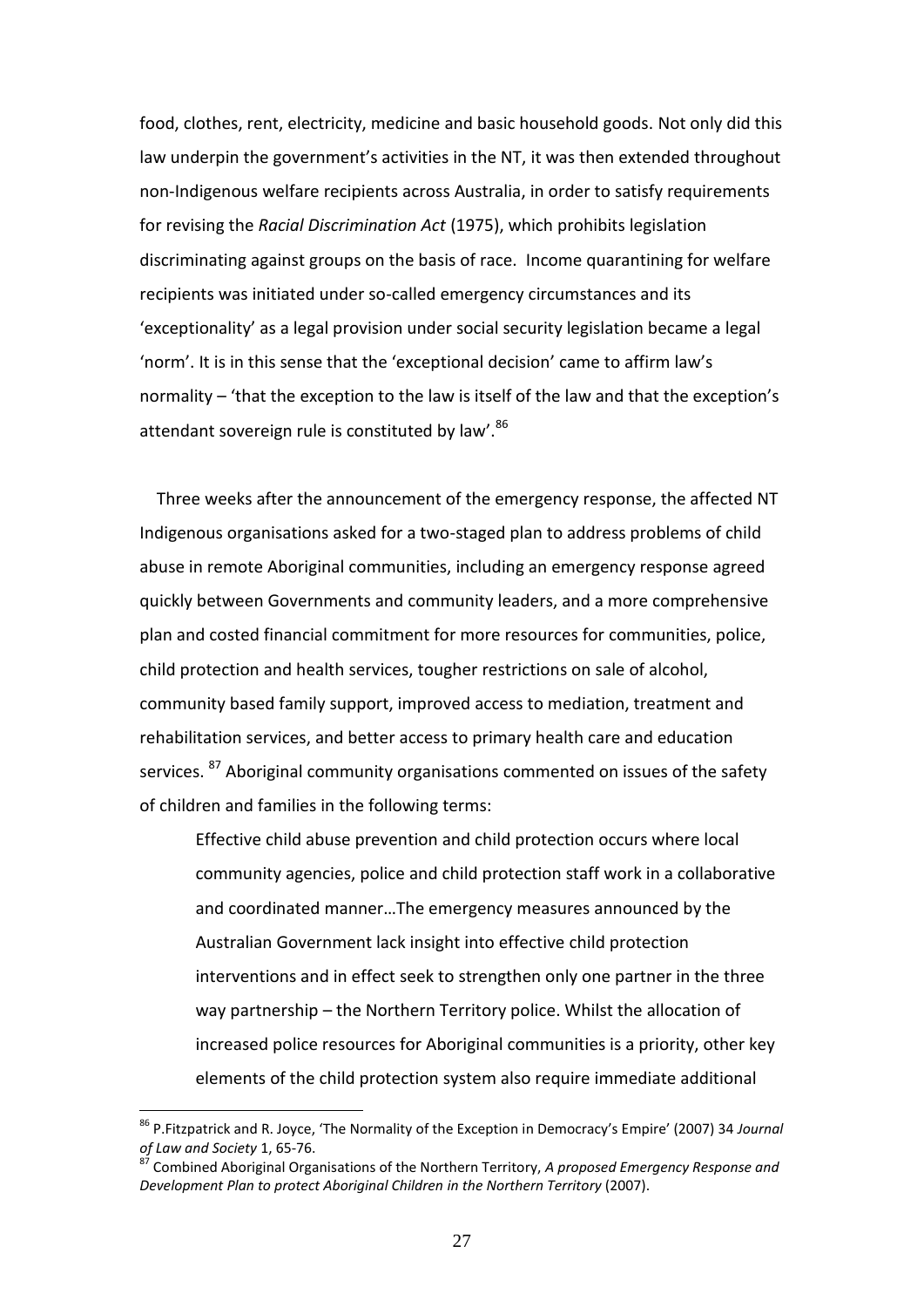resources. Only by providing additional resources for police, local Aboriginal agencies and statutory child protection staff to all play their part in child protection interventions will we see a significant improvement in how abuse is reported and dealt with.<sup>88</sup>

This advice was echoed in the Australian Human Rights Commission Report on the intervention,<sup>89</sup> and by the Wild and Anderson report itself.<sup>90</sup> AHRC reiterated that Wild and Anderson had recommended '…a radical change in the way government and non-government organisations consult, engage with and support Aboriginal people'. Wild and Anderson stated

…it was a common theme of discussions that many Aboriginal people felt disempowered, confused, overwhelmed, and disillusioned with this situation leading to communities being weakened to the point that the likelihood of children being sexually abused is increased and the community ability to deal with it is decreased.<sup>91</sup>

On the question of law, however, evidence forwarded to the UN Committee on the Elimination of Racial Discrimination shows that the consultation and consent required before a 'special measure' is introduced did not take place. This means that the legislation introducing the special measure appeared to be 'inconsistent with the Racial Discrimination Act'.<sup>92</sup>

 On 20th October 2010, Gurindji workers and residents from the remote Aboriginal communities of Kalkaringi and Dagaragu stopped work in protest against the intervention. Gurindji leaders say that the closure of the Community Development Employment Projects (CDEP), local government reforms and the seizure of land and assets under the intervention have had a devastating impact on the community. The Labor government promised to phase out remaining CDEP programs and transition

 $^{88}$  id., p.10.

<sup>89</sup> Australian Human Rights Commission*. Social Justice Report* (2007).

<sup>&</sup>lt;sup>90</sup> 'In the first recommendation, we have specifically referred to the critical importance of governments committing to genuine consultation with Aboriginal people in designing initiatives for Aboriginal communities, whether these be in remote, regional or urban settings. We have been conscious throughout our enquiries of the need for that consultation and for Aboriginal people to be involved'. Wild and Anderson (2007) op. cit, n.1, p.21.

 $91$  Wild and Anderson, op.cit., p. 50.

 $92$  A. Nicholson. M. Harris, G. Gartland (2010), op. cit., n.3, p.9.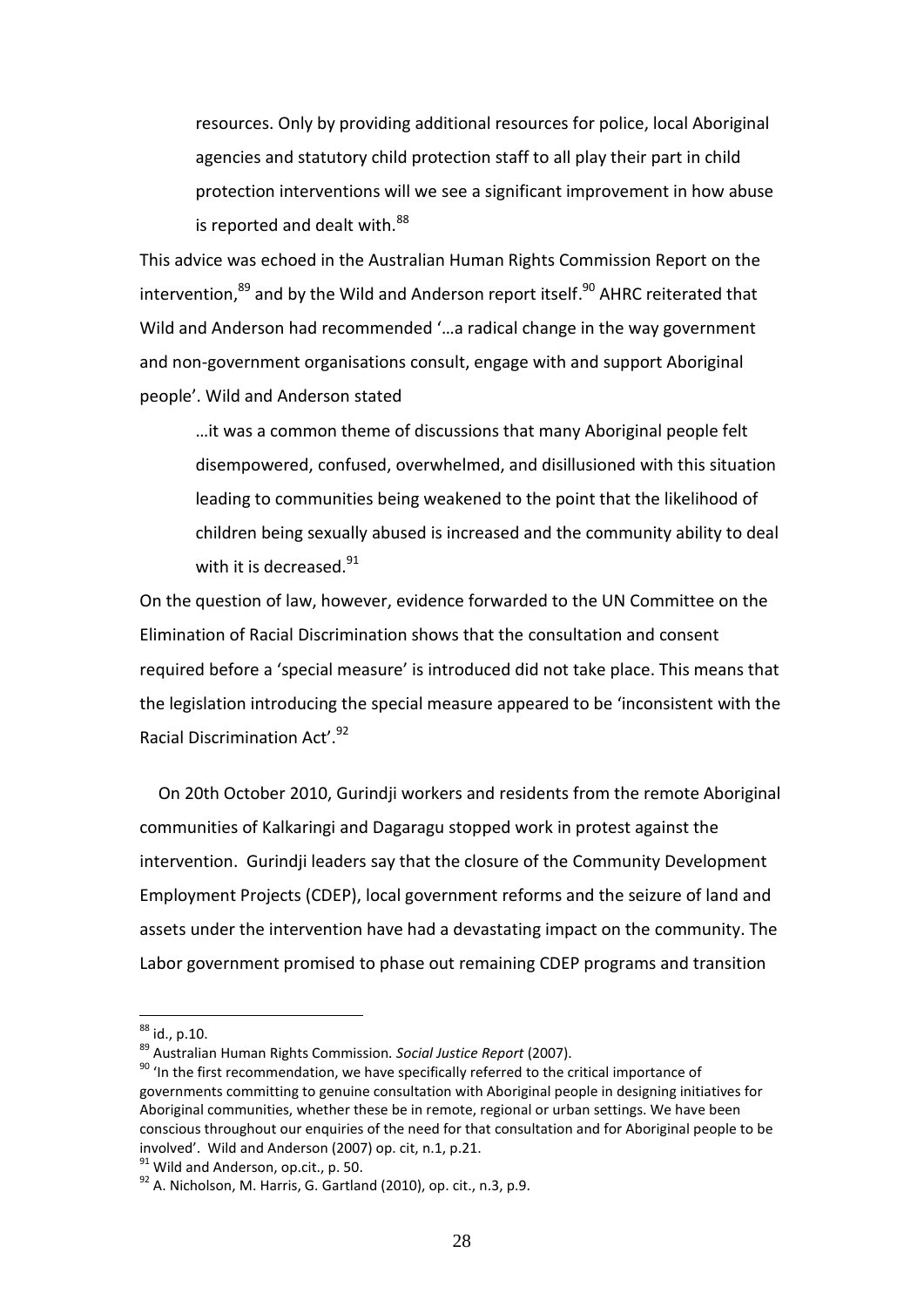Aboriginal workers into 'real jobs', but instead hundreds have been forced onto income management and local services are struggling or have collapsed. Dagaragu is the site of the original Wave Hill walk-off, where Gurindji stockman went on strike against Vesty's station to fight for equal wages and the return of traditional homelands. The Gurindji people have a proud history of standing up for Aboriginal rights. They say that since the intervention these hard won rights have been stripped away. Protest spokesperson John Leemans said the community is sick of being bullied by the government and wants control of local employment, housing programs and Aboriginal Land handed back to the community:

Prior to the Intervention we had nearly 300 CDEP workers employed in municipal services, construction and maintenance roles. When the government took over and abolished the community council and CDEP everything came to a halt. We went two years without regular rubbish collection because the truck was seized. Houses and buildings are in desperate need of repair but there's no funding for workers or materials. If you go out to Dagaragu you'll see the evidence these cuts have had on our people. Everything we built has gone - the old CDEP office, the brick making shed, the nursery, the health clinic, the old family centre. Soon we may lose the bakery. Houses that are now under Territory Housing control are overcrowded and falling apart. The damage is just overwhelming. We now we have around 40 workers left on CDEP and training programs. Many are working 35 hour weeks but under the new laws they're working for nothing but a Centrelink payment. It's worse than working for the dole, because half goes onto the BasicCard and can only be spent at approved stores. History is being repeated here, with our people forced to work for rations again.<sup>93</sup>

 In October 2010, representatives from trade unions and residents of neighbouring communities joined with the Gurindji people. Many Gurindji also travelled to Alice Springs to join national rallies calling for 'Jobs with Justice' for Aboriginal workers and an end to the intervention. These protests were supported by numerous

<sup>93</sup> J. Leemans (2010) Gurindji strike against Government Intervention: "History is being repeated here". Media Release 18 October 2010.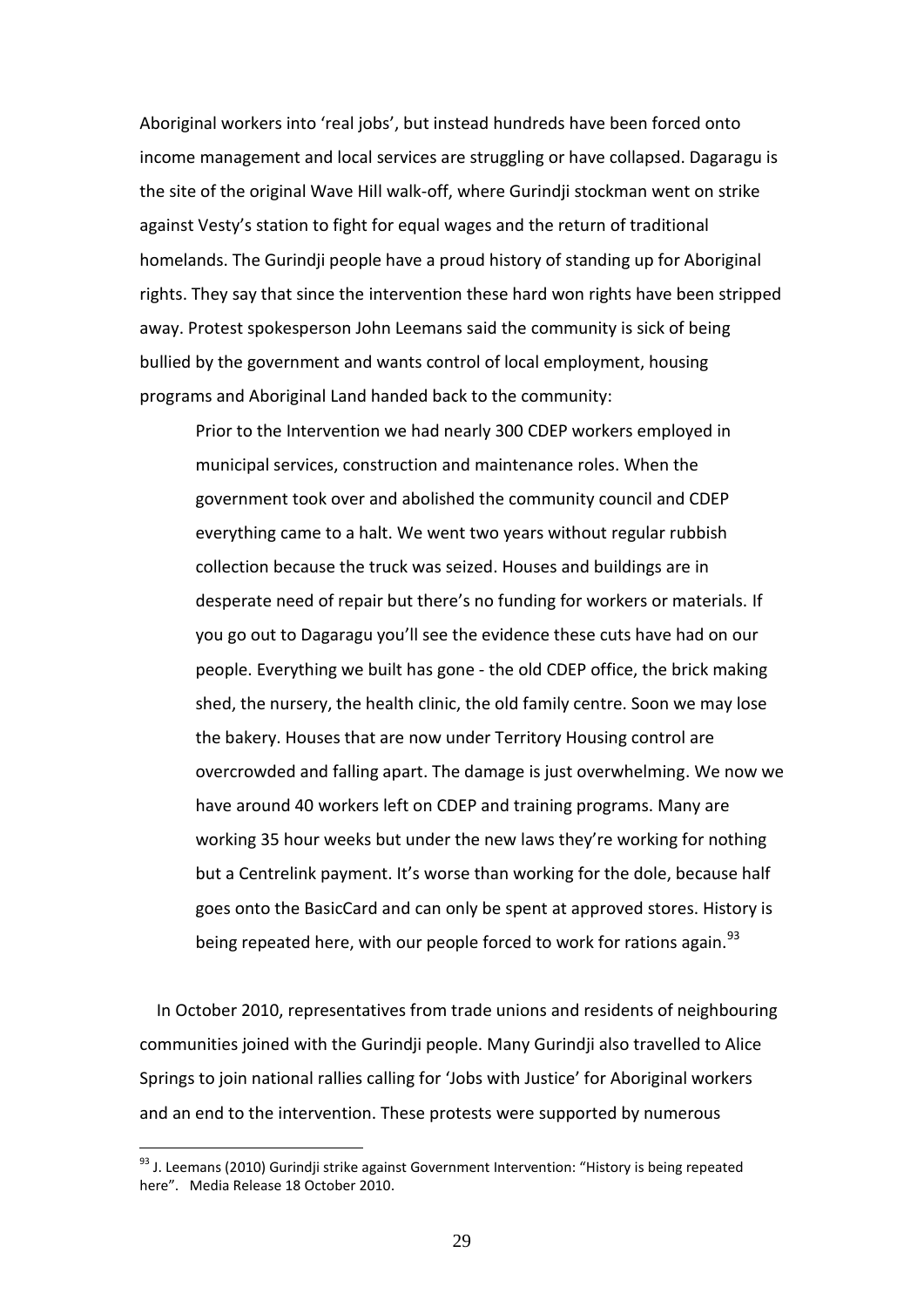organisation including Unions NT, the CFMEU, Tangentyere Council and the National Association of Community Legal Centres. 'The government has got to listen to the Australian people, the churches, the unions, the UN. Everybody around the world is condemning this intervention and the government can't ignore the world. They have to demolish this law'.<sup>94</sup> In May 2011, Rev. Dr. Djiniyini Gondarra OAM, a senior elder and Dhurili Clan leader of the Yolngu peoples of Northeast Arnhem Land, met privately with the UN High Commissioner for Human Rights, Navi Pillay. At the top of their agenda was the still ongoing intervention, which had been heavily criticized by the United Nations Committee on the Convention to Eliminate Racial Discrimination, the UN Human Rights Committee and the UN Special Rapporteur on Indigenous Rights. At the time of writing, the High Commissioner is due to again visit Australia to examine the current human rights record of the Australian Government.

 A recent discussion of the 'exceptionality' of Northern Territory Emergency Response drew attention to the sexuality and 'pleasure' elements of the intervention – the ways in which violence, pleasure, and sovereign power intersect to discursively produce a punitive response and an 'intensively moralising' public discourse about Indigenous Australians.<sup>95</sup> A 'forth pillar' of sovereignty was proposed: a pleasure derived from the freedom to define the pleasure of 'others' – that is, a pleasure is accrued from the freedom to do violence to 'others'. For its part, law becomes an expression of a perpetual form of victory that guarantees a continuing free hand for the victors. Tedmanson and Wadiwel argue that the NT intervention created 'racialized zones of exception' controlling the purchase and use of items – for example, tobacco, alcohol, pornography – that would not be tolerated or even arguable if proposed for any other Australian communities. The rationalities of rule at work here had new materials and contexts through which to mount programs of disciplinary biopolitics, but they belong to broadly the same genre as the missions; in their focus on governing space and territoriality, they are also consistent with the legal and non-legal mechanisms at play in the foundational

 $94$  Leemans (2010), op. cit, p.1

 $95$  D. Tedmanson and D. Wadiwel, 'Neoptolemus: the governmentality of new race/pleasure wars?'(2010), 16 *Culture and Organization*, 1, pp. 7-22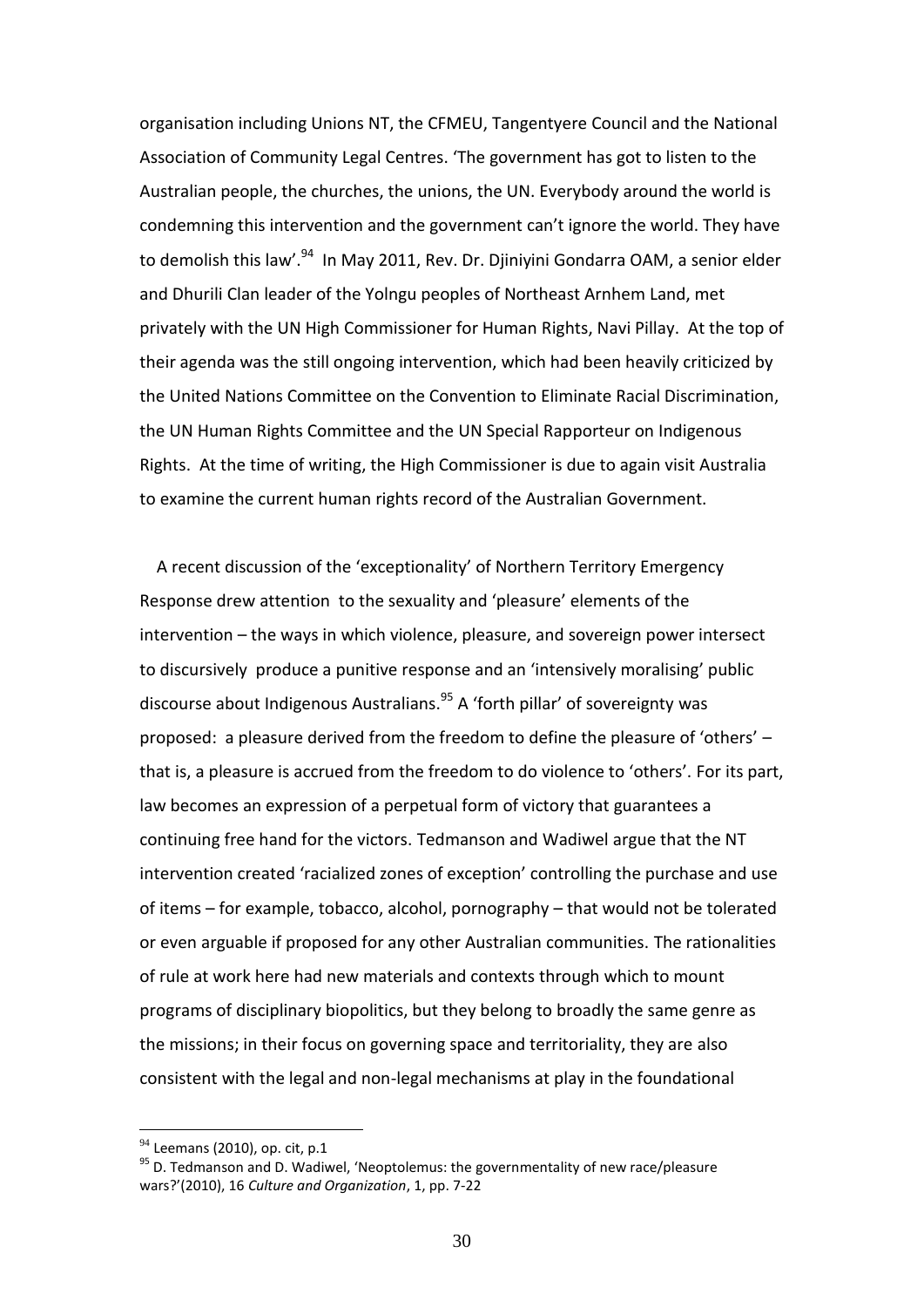removal of Indigenous jurisdiction and sovereignty – they were, in other words, 'unexceptional' as liberal techniques of governing. On the freedoms under liberal political reason, an exercise of the free hand of the victor is by no means connected to equality. On the contrary, as these authors argue, it conveys the opposite sense. Citing Foucault:

Freedom is the ability to deprive others of their freedom – essentially the freedom of egoism, of greed – a taste for battle, conquest and plunder…the freedom of these warriors is not the freedom of tolerance and equality for all; it is the freedom that can be exercised only through domination.<sup>96</sup>

 The recommendations provided to government in the *Little Children are Sacred Report* stressed the fundamental importance of consultations with Indigenous communities before any action was taken on its findings. Instead, the NT intervention continued the tactics of government that have characterized the management of 'Aboriginal Affairs' since colonization. According to the Aboriginal Medical Service Cooperative, the Aboriginal and Torres Strait Islander Commission had campaigned since the early 1990s for funding to implement child abuse prevention strategies. ATSIC was subsequently closed down, with a previous Minister for Indigenous Affairs in 2007 describing it as a 'fraud'. $97$  An example of good governance often provided by Indigenous organisations was the National Aboriginal Health Strategy in 1989, which although the policy remains unimplemented, was described as 'the first occasion in Australian history since 1788 that Aboriginal peoples and Australian governments had worked together under the Aboriginal decision making process of consensus'.<sup>98</sup>

#### **CONCLUSION**

The NT intervention is an overwhelmingly punitive response to a report which in fact highlighted the need for a series of ordered social policy responses that had been sought by Aboriginal communities for decades, and to economic and community

 $96$  Foucault [1976] 2003, 157, 148, cited in Tedmanson and Wadiwel, op. cit., p. 13.

<sup>97</sup>*National Indigenous Times*( 2007).

<sup>98</sup> Aboriginal Medical Service Cooperative Ltd, Correspondence (2007)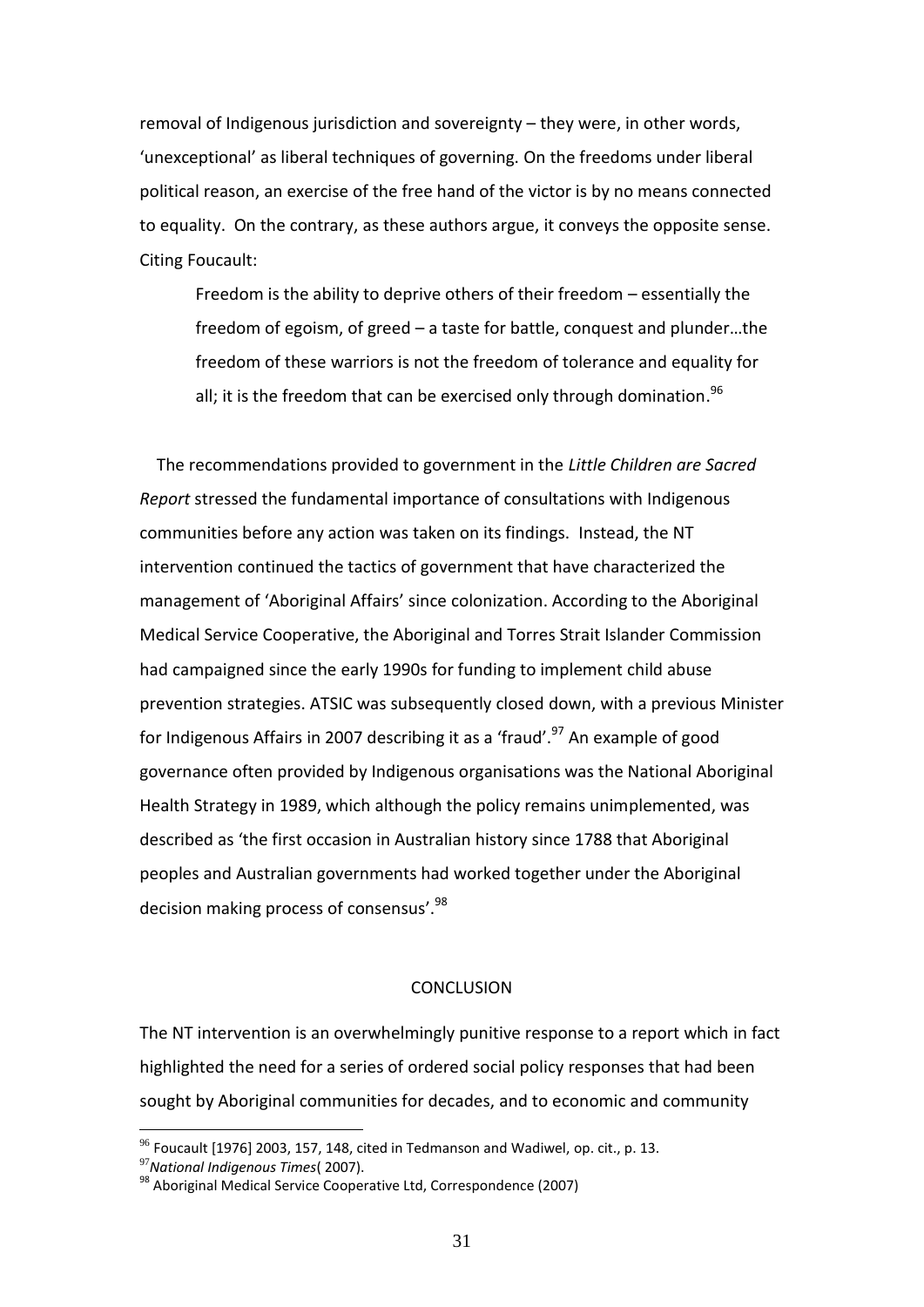disintegration wrought by the appropriation of land and the imposition of an invaders' law and culture. The criminalising of Indigenous Australians is linked to assemblages of power located in the partisan victories around sovereignty and interpretations of Aboriginal resistance to rule;<sup>99</sup> the administrative knowledges around concepts of family abuse that interpret economic and social dislocation as intentioned perpetrations of child abuse and deviance; $100$  and the freedom of the victor to perpetually subjugate through the normalising power of legal mechanisms that seek to control of sex, sexuality and reproduction.<sup>101</sup> The NT intervention displays a further element observed by Muldoon – more general criminalising of the population by means of its exclusion from the social sphere: the blue bill-boards announcing the alcohol restrictions, the intense power through the shaming of the people:

…so as far as we're concerned, its too much exertion brought to bear on naughty children. We are not naughty children. We are very deep thinking people and we utilize our law of the land to assist us to where we want to get. The biggest thing that we have an argument with the government is, we're not white people. We have our own language. We have our own ceremonies. We have our own land. What we want from government is real help and real funding rather than putting law on top of our Law<sup>102</sup>

 The significance of these events was to turn the history of the raw violent colonizing of Aboriginal people living in the outback, detailed in countless appeals for resources to stem the economic and social disintegration, into a story of the collapse and failure of Aboriginal culture and way of life. Such disintegration was now so dramatic, so hopeless and helpless, that the people had supposedly turned to violence on their families and children, a performance played out on news services across Australia in ways which could only be met with revulsion and outrage. Such

<sup>99</sup> P. Muldoon, op. cit.

<sup>&</sup>lt;sup>100</sup> D. McCallum, D., 'Representing and intervening in child abuse. Law, statistics, community' (2008), 41 *Communication, Politics & Culture* (formerly *Southern Review*) 1, 63-77.

<sup>&</sup>lt;sup>101</sup> Tedmanson and Wadiwel

<sup>&</sup>lt;sup>102</sup> Concerned Australians, op. cit., p. 21.